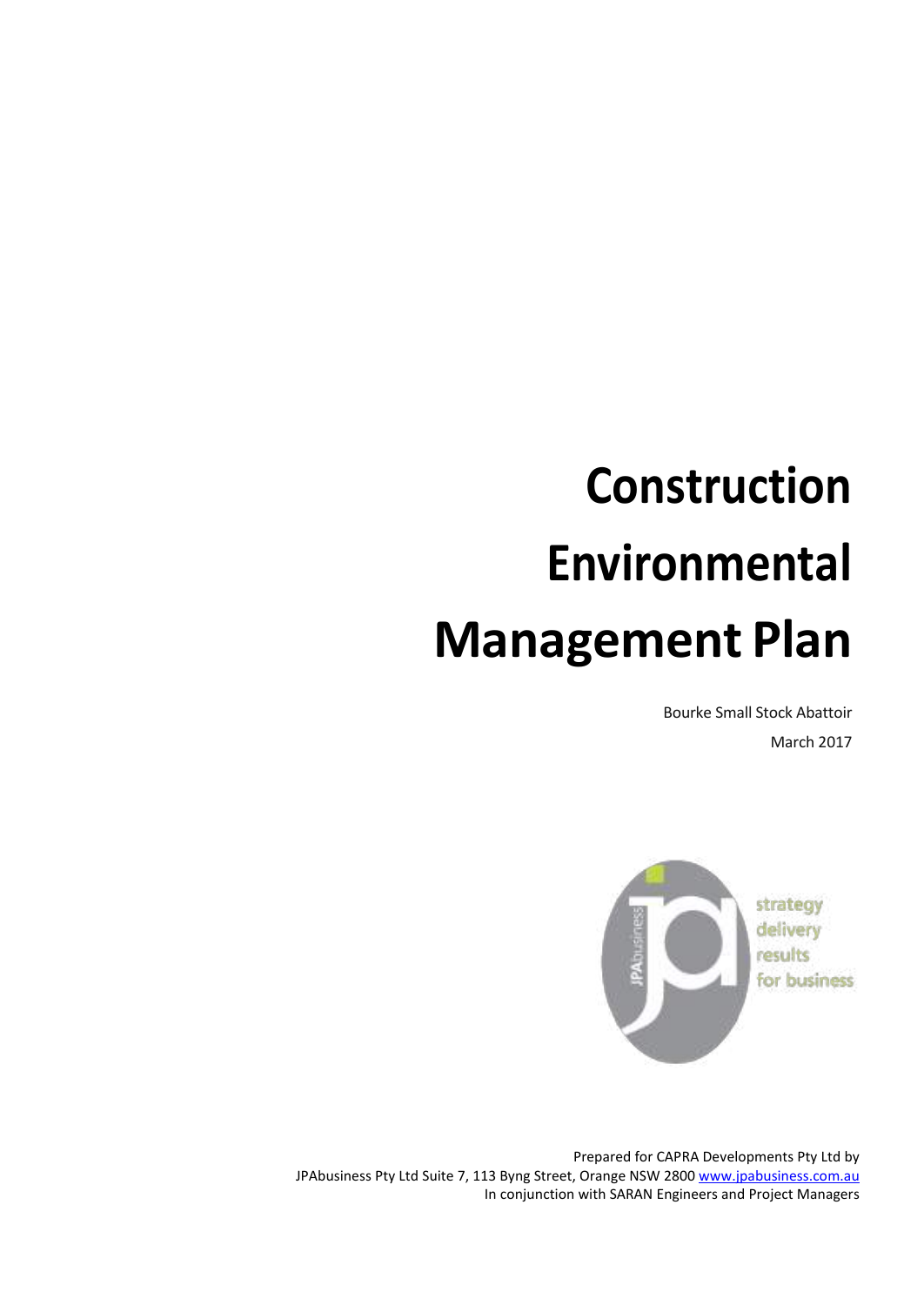| <b>Document Control</b> |             |                                                                                        |               |                   |  |  |  |
|-------------------------|-------------|----------------------------------------------------------------------------------------|---------------|-------------------|--|--|--|
| <b>Version</b>          | <b>Date</b> | <b>Revision Details</b>                                                                | <b>Author</b> | <b>Reviewed</b>   |  |  |  |
| Draft                   | 15/2/17     | First draft                                                                            | <b>SB</b>     | JP                |  |  |  |
| V1                      | 17/2/17     | Reviewed by JPAbusiness updated by SB accordingly                                      | <b>SB</b>     | JP                |  |  |  |
| V <sub>2</sub>          | 22/2/17     | Reviewed by JP and NA                                                                  | <b>SB</b>     | JP/NA             |  |  |  |
| V <sub>3</sub>          | 23/2/17     | Updated accordingly by JPA                                                             | <b>SB</b>     | JP                |  |  |  |
| V <sub>4</sub>          | 24/2/17     | Reviewed by Saran Engineers and Project Managers                                       | <b>SB</b>     | JS                |  |  |  |
| V <sub>4</sub>          | 24/2/17     | Reviewed by CAPRA Developments                                                         | <b>SB</b>     | GT                |  |  |  |
| V <sub>5</sub>          | 26/2/17     | Final peer review by EMM                                                               | <b>SB</b>     | <b>NA</b>         |  |  |  |
| V <sub>5</sub>          | 27/2/17     | Send to DP & E                                                                         | <b>SB</b>     | <b>DP &amp; E</b> |  |  |  |
| V <sub>6</sub>          | 8/3/17      | Updated with further consultation from RMS and<br>D <sub>C</sub> C                     | <b>SB</b>     | JP                |  |  |  |
| V <sub>7</sub>          | 10/3/17     | Updated plans after consultation with EPA regarding<br>EPL (soil and water management) | <b>SB</b>     | JP/JS             |  |  |  |
|                         | 23/3/17     | Updated CTMP following RMS feedback                                                    |               |                   |  |  |  |
| V <sub>8</sub>          | 29/3/17     | Updated CTMP following RMS feedback                                                    | <b>SB</b>     | JP/JS/AP          |  |  |  |
| V8                      | 30/3/17     | Updated CEMP and CTMP following DP&E feedback                                          | SB/JP         | JP                |  |  |  |

This report has been prepared in accordance with the brief provided by the client and has relied upon the information collected at the time and under the conditions specified in the report. All findings, conclusions or recommendations contained in the report are based on the aforementioned circumstances. The report is for the use of the client and no responsibility will be taken for its use by other parties. The client may, at its discretion, use the report to inform regulators and the public.



Construction project site photograph

Table 1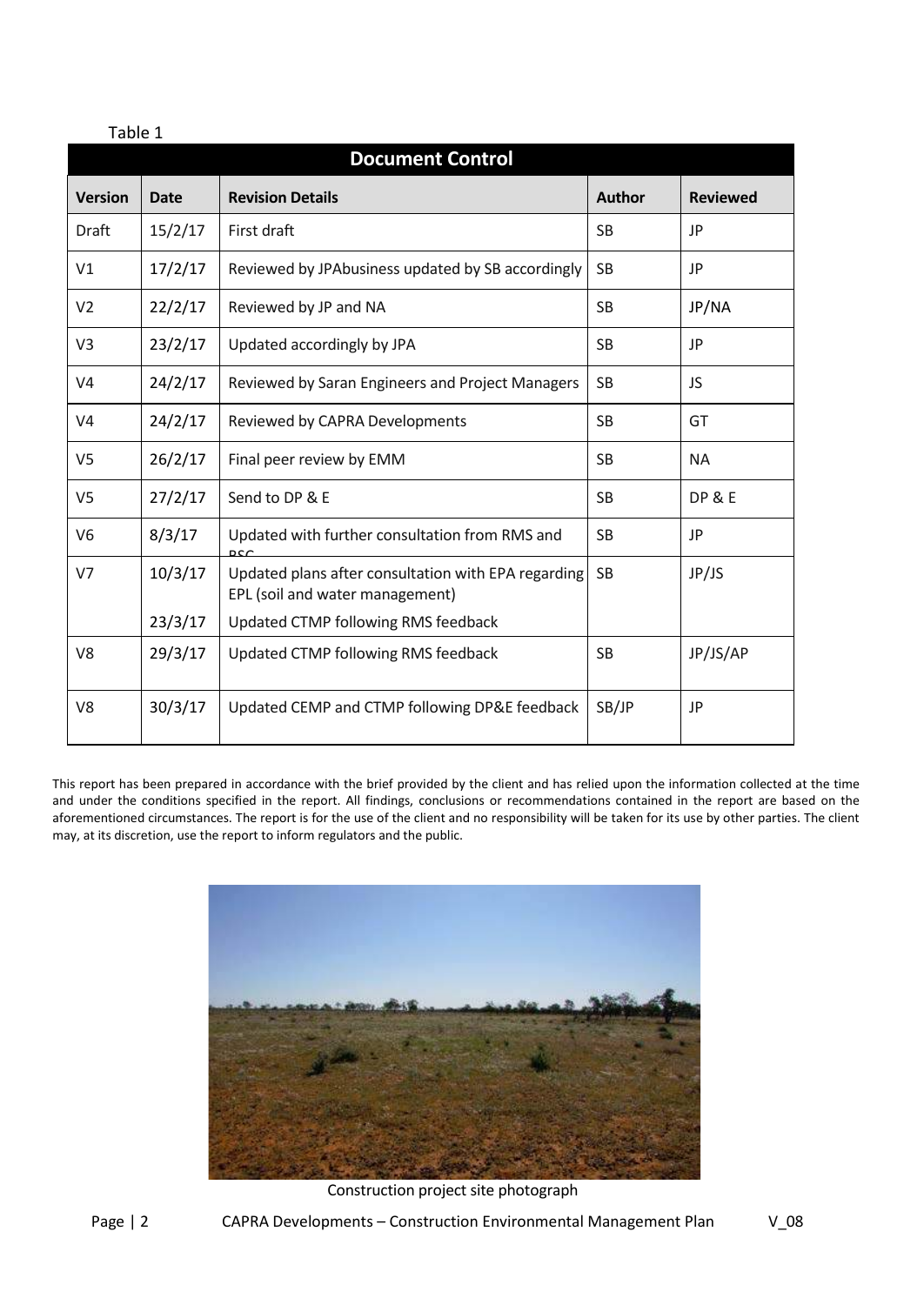# **Table of Contents**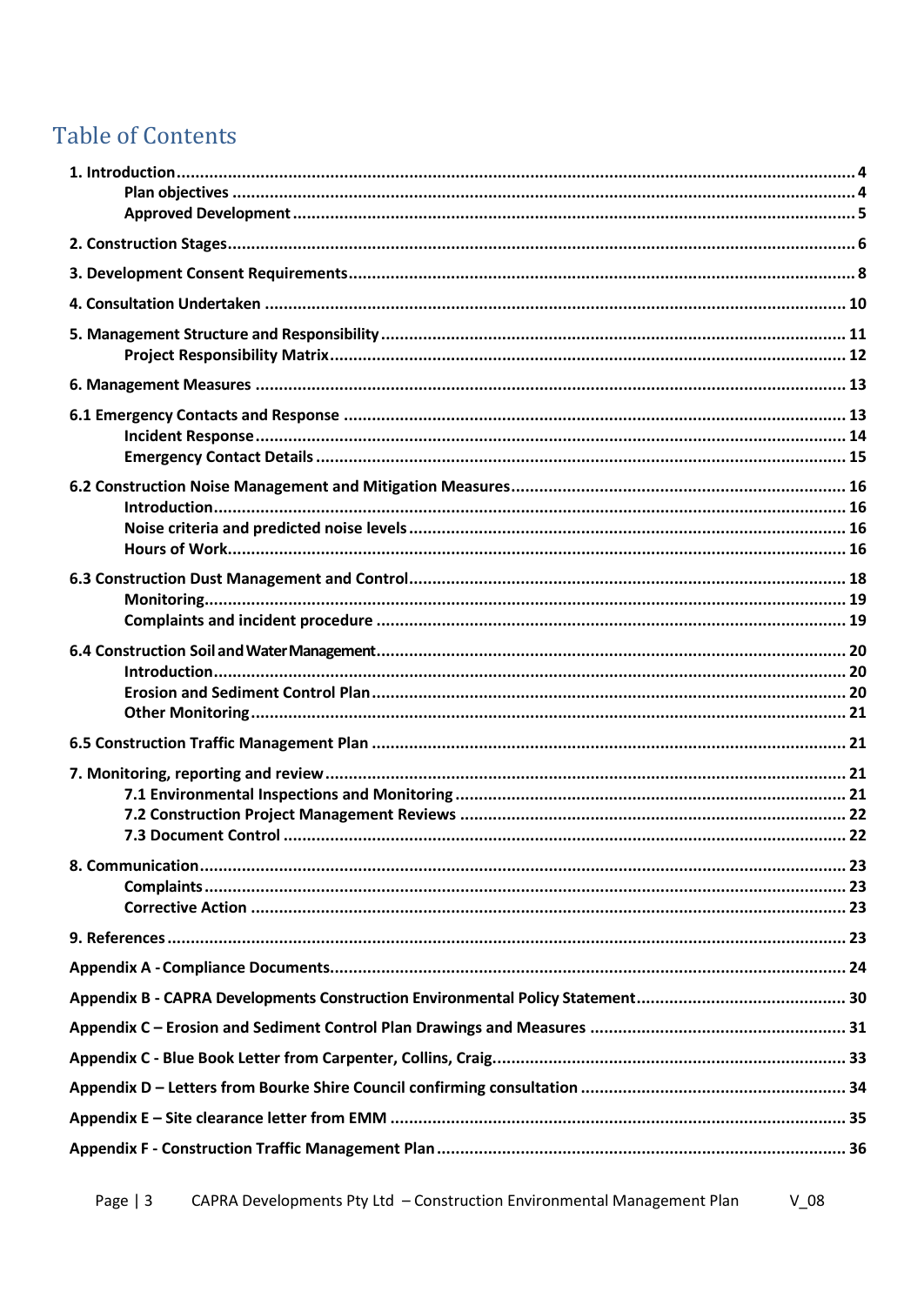# <span id="page-3-0"></span>**1. Introduction**

CAPRA Developments Pty Ltd (CAPRA) was granted development consent (SSD 7268) on 14 November 2016 for the construction and operation of a small stock abattoir approximately 14 km north of Bourke. Schedule D condition D1 of SSD 7268 requires the preparation of a Construction Environmental Management Plan (CEMP). Accordingly, this CEMP has been developed to outline the environmental practices and procedures to be followed during the construction of the abattoir (CAPRA Developments Construction Environmental Policy Statement is attached as **Appendix B**).

### <span id="page-3-1"></span>**Plan objectives**

The aim of the CEMP isto ensure compliance with the relevant conditions of development consent SSD 7268, as well as other relevant statutory requirements so that appropriate environmental management practices are implemented during the construction of the Bourke Small Stock Abattoir.

CAPRA Developments Pty Ltd recognises its moral and legal responsibility to minimise damage to the environment caused by work activities. This commitment extends to ensuring that the construction phase does not unnecessarily endanger flora, fauna, sensitive areas, sites of indigenous and non-indigenous cultural heritage importance or present concerns to members of the public and community.

CAPRA Developments will ensure the following commitments and expectations are communicated and met through the construction phases of the project.

The Construction Management Team (including CAPRA Developments Site Project Manager and Supervisors) is committed to:

- Integrating the CEMP into all aspects of CAPRA Developments Pty Ltd operations;
- Ensuring ongoing compliance with all relevant legislative requirements and co-operation with Regulatory bodies;
- Consulting with site employees and contractors and other parties to improve decisionmaking on environmental matters;
- Identification of environmental issues, assessment of risks and implementation of best practice controls to limit negative impacts to the environment;
- Development, implementation and review of written work procedures;
- Distribution and communication of information and work procedures;
- Training and supervision to workers, contractors, clients and visitors to ensure CEMP and written procedures to minimise environmental impacts are followed.

Employees and Contractors are expected to:

- Take reasonable care, and consideration, of environmental impacts while at work;
- Co-operate with CAPRA Developments Pty Ltd to enable compliance with legal obligations;
- Participate in consultative arrangements in relation to environmental matters; and
- Assist management to meet environmental targets/key performance indicators.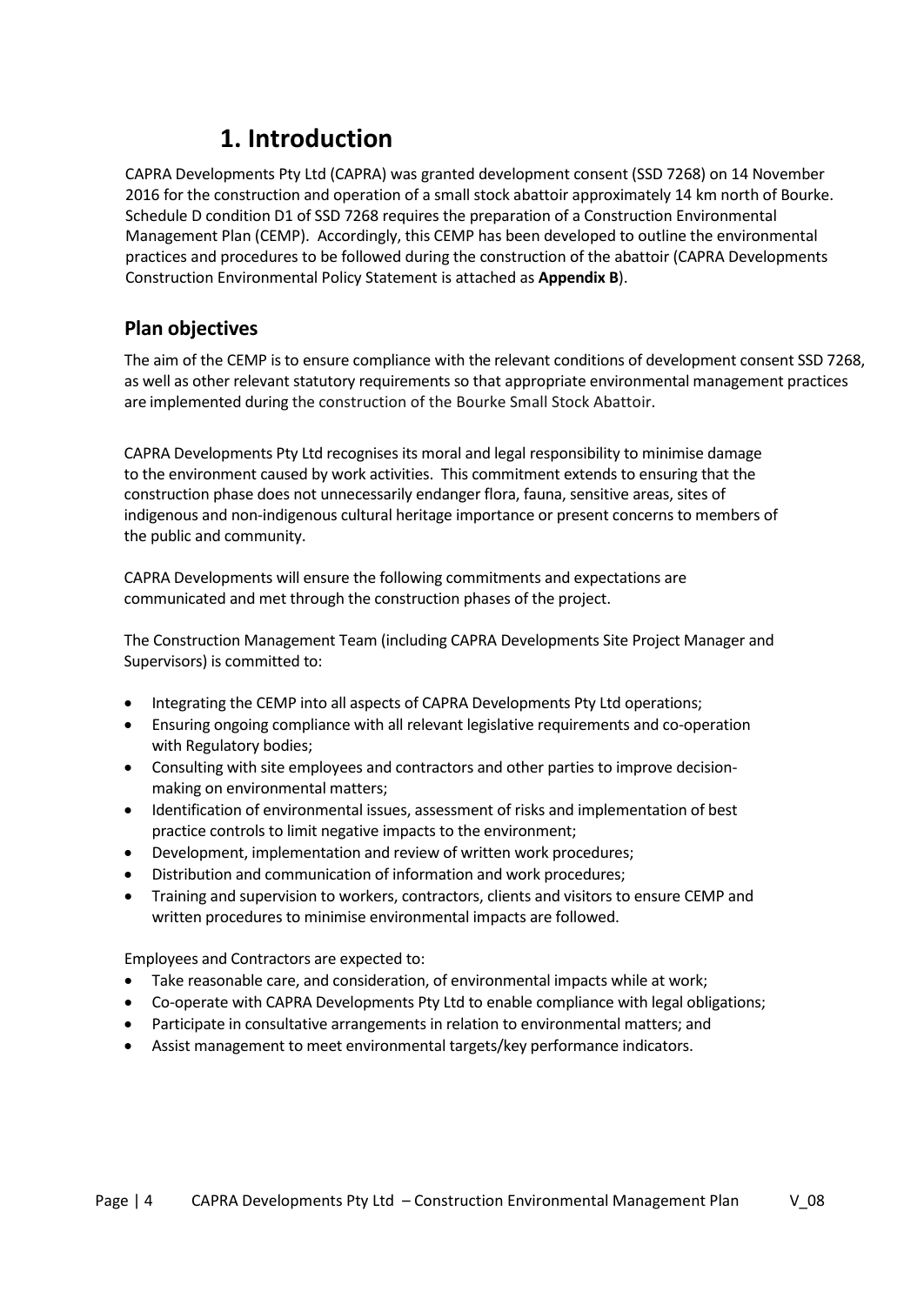### <span id="page-4-0"></span>**Approved Development**

The abattoir site will be constructed within Lot 17 in Deposited Plan (DP) 753546, which comprises 246 hectares (ha) of rural land positioned off the Mitchell Highway (identified as the project site in Figure 1 and shown in more detail in Figure 2). The site has been significantly modified by historic land clearing and agricultural activities.





The key aspects of the approved development are:

- construction of an abattoir with the capacity to process up to 6,000 head per day, comprising goat, sheep and lambs;
- construction and provision of ancillary infrastructure to support the abattoir, including reticulation of power, water and telecommunication services, vehicular access off the Mitchell Highway, heavy vehicle manoeuvring and turning areas, livestock holding yards, car parking, administration office, staff amenities and a wastewater treatment system;
- construction of four water treatment ponds where wastewater will be treated via an aerobic and anaerobic ponding process, and then utilised for irrigation;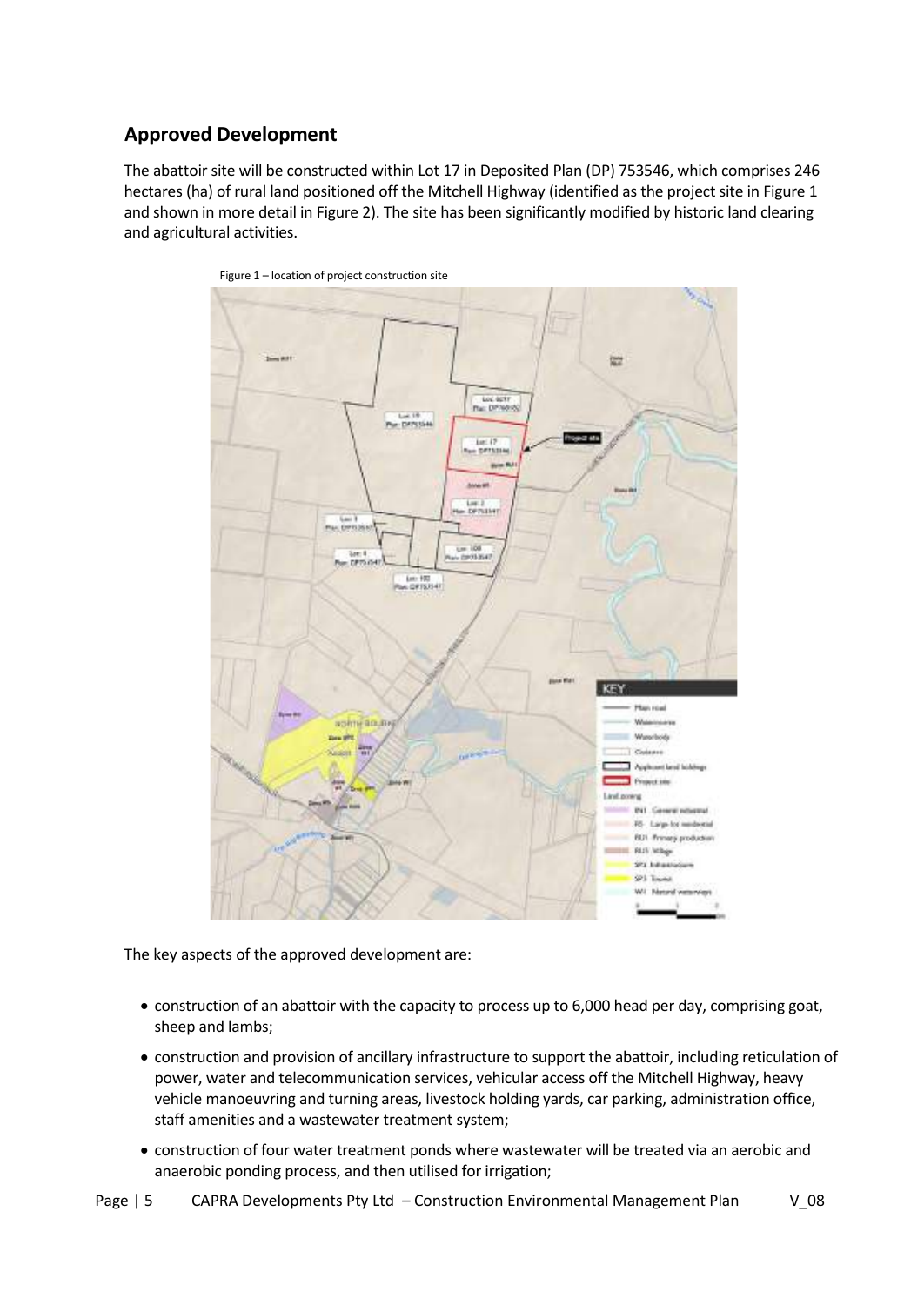- meat products from the abattoir will be chilled to less than 7 degrees Celsius (oC) or frozen for transport;
- no rendering will take place on site with waste products to be transported off site for disposal at licensed facilities;
- employment of approximately 200 FTE personnel when fully operational; and
- operation 24 hours per day, 7 days per week.

# **2. Construction Stages**

<span id="page-5-0"></span>The abattoir will be construction in four construction stages that relate to key aspects of the project as follows:

**Stage 1**- Site preparation, establishment and bulk earthworks for the engineered pad to the slaughter building, yards and ancillary structures including skin shed, hay shed, gate house, on site carparking and truck manoeuvring areas. Site preparation and establishment will involve:

- surveying and clearly marking the disturbance footprint of the abattoir and ancillary facilities;
- clearing of vegetation within the disturbance footprint; and
- stripping of topsoil and stockpiling for later use in rehabilitation.

**Stage 2** - Construction of a steel framed mill type slaughter building with reinforced concrete foundations and ground slabs as well as a suspended reinforced concrete first floor slab. The building will house the bleed corridor, breasting area, dehairing room, evisceration room, quick chillers, offal processing areas, chillers, meat cutting room, staff amenities, AQIS rooms, laboratories as well as administration offices. The external cladding will be a combination of steel sheeting, concrete and light weight compressed cement sheets. The roofing will be colour bond trimdek. The yards will be steel framed with colour bond trimdek roofing complete with state of the art yard panelling for the storage and processing of livestock. The permanent access road to the Mitchell Highway is scheduled to start construction in June 2017 (subject to prior RMS approvals) refer CTMP.

**Stage 3 –** Construction of a waste water treatment facility (WWTF). The WWTF will include an anaerobic pond, aerobic pond and two finishing ponds. Wastewater from the process facility will be pumped to the WWTF storage tank from where it will be uniformly piped through a screening process and DAF plant (removes fats) before being discharged into the anaerobic pond for bacterial treatment. The ponds will be lined with an impervious liner to prevent ingress into the underlying foundation materials. Once operational the treated water will be used for irrigation.

**Stage 4** – Construction of necessary site infrastructure including a new potable water pipe line originating from the Bourke Shire Council water treatment works, HV electricity to the site, construction of a LNG storage facility, site security fencing and an all-weather internal road system.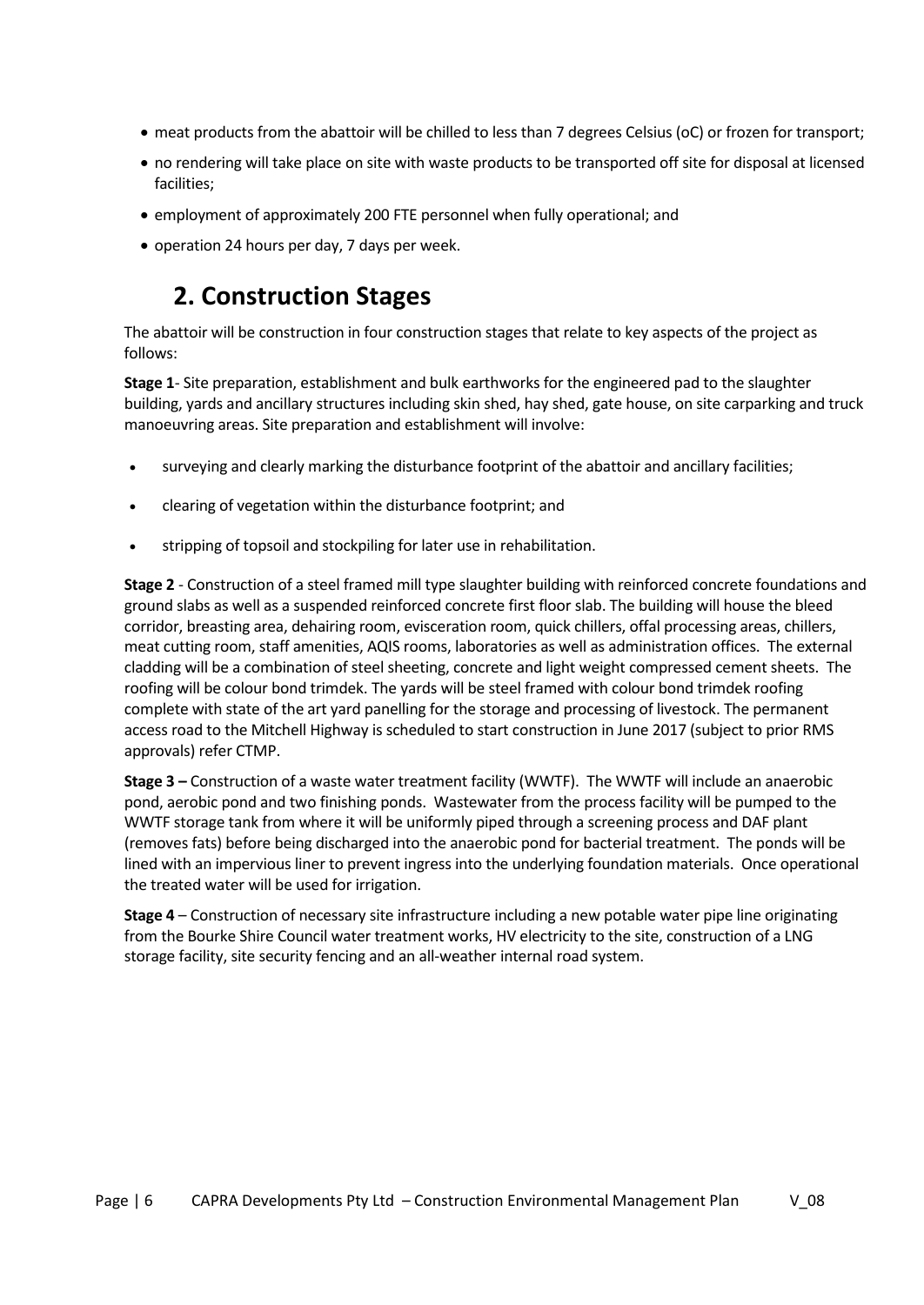

Figure 2 – proximity of construction site to North Bourke and further site detail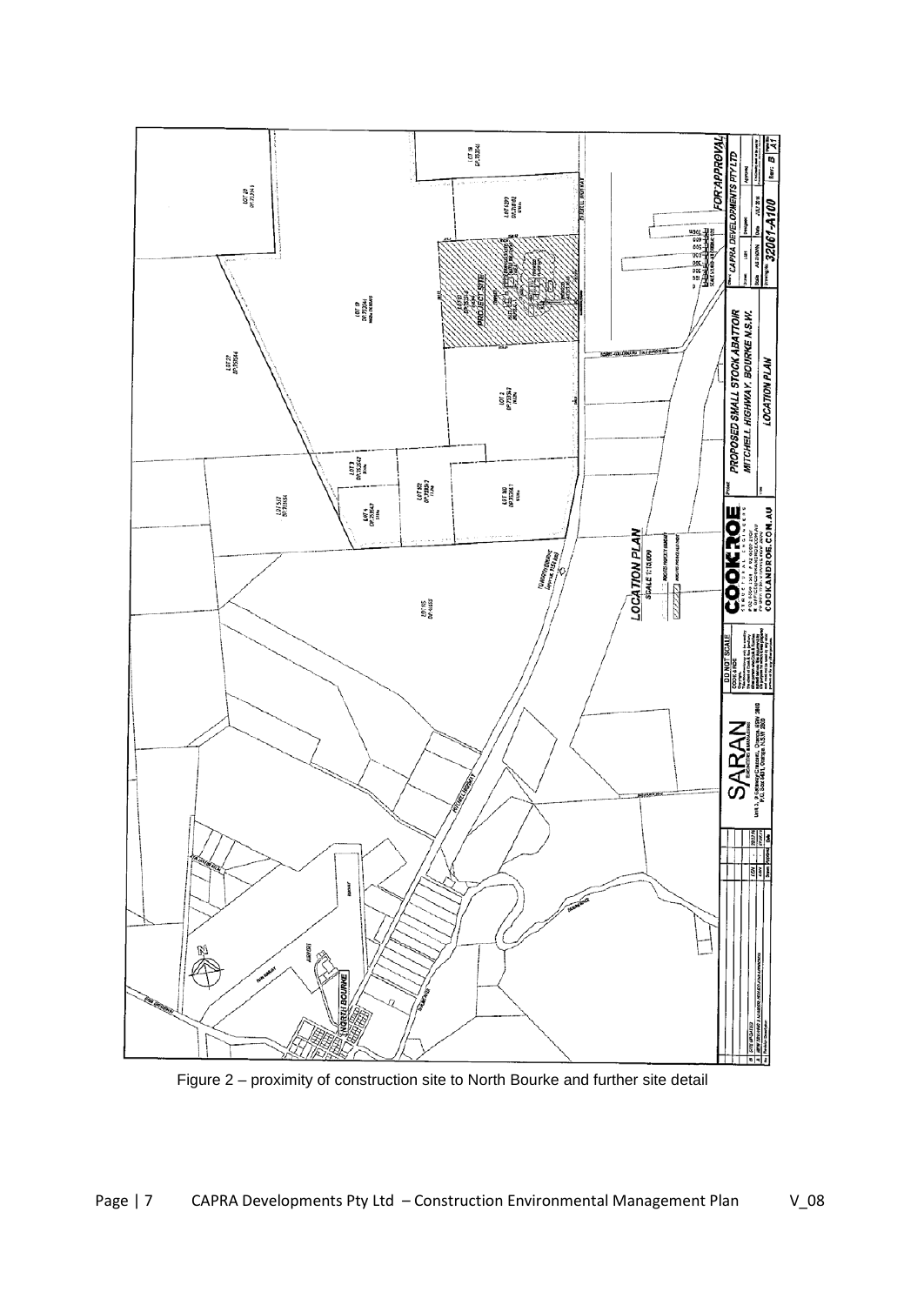# **3. Development Consent Requirements**

<span id="page-7-0"></span>The CEMP has been developed in accordance with the relevant requirements of development consent SSD 7268. These conditions and where they are specifically addressed in the CEMP are detailed in the table below.

| <b>Relevant Consent Conditions</b>                                                                                                                  | <b>Where Addressed</b><br>and Met |
|-----------------------------------------------------------------------------------------------------------------------------------------------------|-----------------------------------|
| D1 - Construction Environmental Management Plan                                                                                                     | Prepared by                       |
| The Applicant shall prepare a Construction Environmental Management                                                                                 | JPAbusiness Pty Ltd               |
| Plan (CEMP) to the satisfaction of the Secretary. The CEMP shall:                                                                                   | with Carpenter, Collins           |
| a. be prepared by a suitably qualified and experienced person in                                                                                    | and Craig (CCC), SARAN            |
| consultation with Council;                                                                                                                          | <b>Engineers and Project</b>      |
| b. be approved by the Secretary prior to the commencement of                                                                                        | Managers. In                      |
| construction;                                                                                                                                       | consultation with BSC             |
| c. outline all environmental management practices and procedures to be<br>followed during earthworks and construction, including:                   | Letter Appendix D                 |
| i. dust management;                                                                                                                                 | Section 6.3                       |
| ii. traffic management as required by Condition C15;                                                                                                | <b>Appendix F</b>                 |
| iii. noise management;                                                                                                                              | Section 6.2                       |
| iv. construction soil and water management as required by Condition C29;<br>and                                                                     | Section 6.4                       |
| v. community consultation and complaints handling;                                                                                                  | Section 8                         |
| d. describe all activities to be undertaken on the site during earthworks<br>and construction, including a clear indication of construction stages; | Section 1 and Section 2           |
| e. detail how the environmental performance of the construction works                                                                               | Section 7                         |
| will be monitored, and what actions will be taken to address identified<br>adverse environmental impacts; and                                       |                                   |
| f. describe the roles and responsibilities of all relevant employees                                                                                | Section 5                         |
| involved in earthworks and construction.                                                                                                            |                                   |
| C3 - Dust Management:                                                                                                                               |                                   |
| The Applicant shall carry out all reasonable and feasible measures to                                                                               | Section 6.3                       |
| minimise dust generated by the Development.                                                                                                         |                                   |
| C4 - During construction and operation of the Development, the Applicant<br>shall ensure that:                                                      |                                   |
| All vehicles on site do not exceed a speed limit of 60 kilometers per hour                                                                          |                                   |
| All loaded vehicles entering or leaving the construction site have their                                                                            |                                   |
| loads covered                                                                                                                                       | CTMP Appendix F of                |
| all loaded vehicles leaving the site are cleaned of dirt, sand and other                                                                            | <b>CEMP</b>                       |
| materials before they leave the site, to avoid tracking these materials on                                                                          |                                   |
| public roads; and.                                                                                                                                  |                                   |
| All heavy vehicles do not use engine brakes                                                                                                         |                                   |
| C15 - Construction Traffic Management Plan                                                                                                          |                                   |
| Prior to the commencement of construction, the Applicant shall prepare a                                                                            |                                   |
| Construction Traffic Management Plan for the Development. The plan                                                                                  |                                   |
| shall form part of the CEMP required under Condition D1 and shall:                                                                                  | <b>CTMP Appendix F of</b>         |
| be prepared by a suitably qualified and experienced person/s in                                                                                     | <b>CEMP</b>                       |
| consultation with Council and the RMS;                                                                                                              |                                   |
| detail the management measures that would be implemented to ensure                                                                                  |                                   |
| road safety, network efficiency and access during construction;                                                                                     |                                   |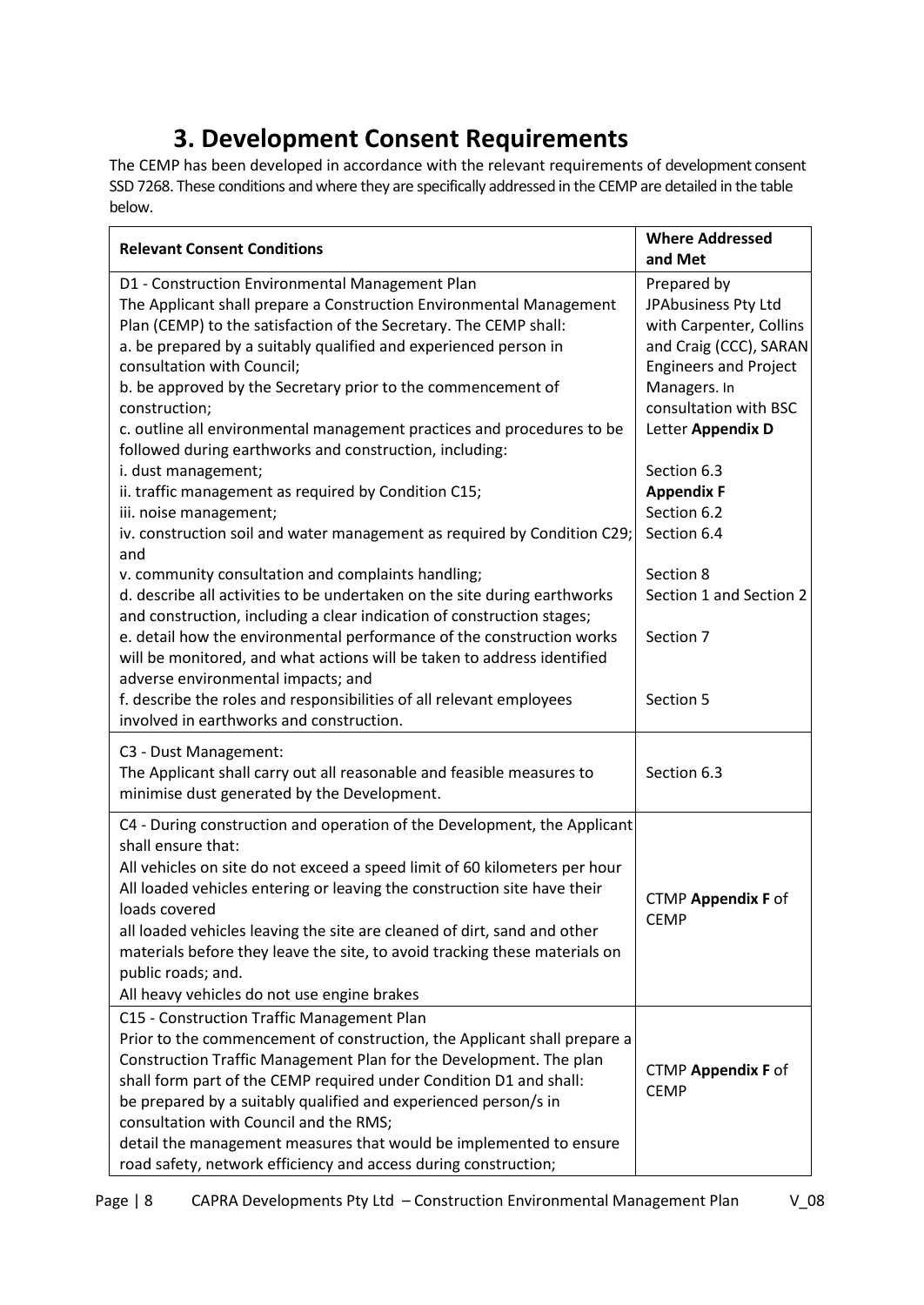| <b>Relevant Consent Conditions</b>                                                                                                                                                                                                                                                                                                                                                                                                                                                           | <b>Where Addressed</b><br>and Met                                                                                                                    |
|----------------------------------------------------------------------------------------------------------------------------------------------------------------------------------------------------------------------------------------------------------------------------------------------------------------------------------------------------------------------------------------------------------------------------------------------------------------------------------------------|------------------------------------------------------------------------------------------------------------------------------------------------------|
| contain a drivers code of conduct too: (i.) minimise the impacts of<br>construction on the local and regional road network; and (ii.) minimise<br>conflicts with other road users;<br>detail heavy vehicle numbers, routes, site access and parking<br>arrangements; and<br>if necessary, detail procedures for notifying any nearby residents of any<br>potential disruptions to routes.                                                                                                    |                                                                                                                                                      |
| C24 -Hours of Work<br><b>Earthworks and Construction</b><br>Monday to Friday 7.00am to 6.00pm; Saturday 8.00am to 1.00pm.                                                                                                                                                                                                                                                                                                                                                                    | Section 6.2 Hours of<br>Work                                                                                                                         |
| C26 - Construction Noise Limits<br>The Development shall be constructed with the aim of achieving the<br>construction noise management levels detailed in the Interim<br>Construction Noise Guideline (Department of Environment and Climate<br>Change 2009). All feasible and reasonable noise mitigation measures shall<br>be implemented and any activities that could exceed the construction<br>noise management levels shall be identified and managed in accordance<br>with the CEMP. | Section 6.2                                                                                                                                          |
| C29 -Construction Soil and Water Management<br>Soil and water management measures consistent with Managing Urban<br>Stormwater - Soils and Construction Vol 1. (Landcom, 2004) (the Blue<br>Book) shall be employed during the construction of the Development to<br>minimise soil erosion and the discharge of sediment and other pollutants<br>to land and/or waters.                                                                                                                      | Section 6.4 and Soil<br>erosion sediment<br>control management<br>plan prepared by<br>Carpenter, Collins and<br>Craig (CCC) see<br><b>Appendix C</b> |
| C42 - Aboriginal Site Cards<br>Prior to the commencement of construction and prior to any ground<br>works within the irrigation area, the Applicant shall undertake Aboriginal<br>heritage pre-clearance surveys within the irrigation area in accordance<br>with the survey methodology outlined in the EIS.                                                                                                                                                                                | <b>Appendix E</b><br><b>EMM</b> site clearance<br>letter                                                                                             |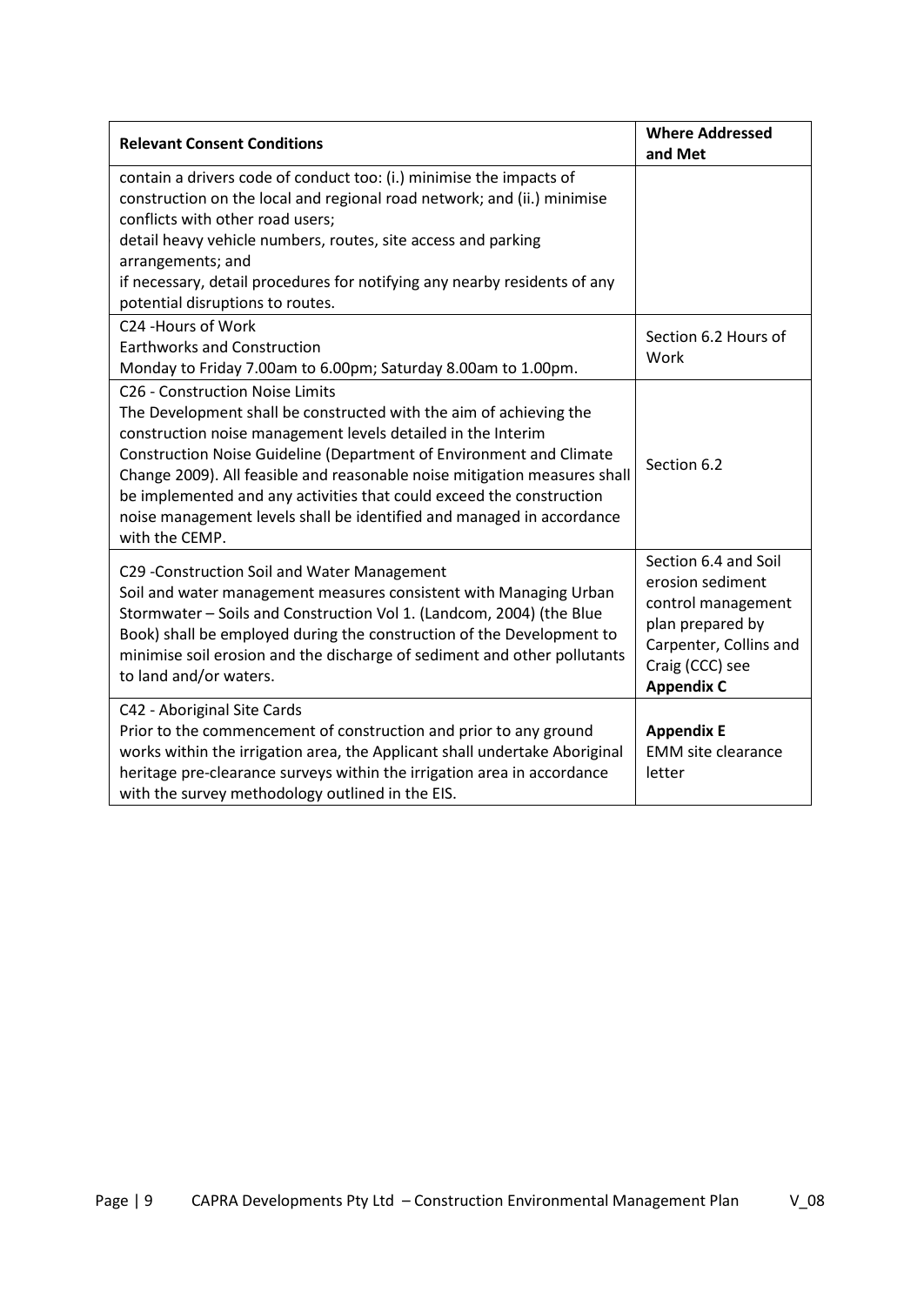# **4. Consultation Undertaken**

<span id="page-9-0"></span>CAPRA Developments Pty Ltd has undertaken the following consultation in development of this Plan:

| <b>Consultation</b> | <b>Feedback and Issues</b>                                                                                                                                                                                                                                          | <b>Reference and Response</b>                                                                                                                                                                                                                                                                                                                                                                                                                 |
|---------------------|---------------------------------------------------------------------------------------------------------------------------------------------------------------------------------------------------------------------------------------------------------------------|-----------------------------------------------------------------------------------------------------------------------------------------------------------------------------------------------------------------------------------------------------------------------------------------------------------------------------------------------------------------------------------------------------------------------------------------------|
| <b>Bourke Shire</b> | Council acknowledged receipt of the Plan as                                                                                                                                                                                                                         | Evidence of consultation in                                                                                                                                                                                                                                                                                                                                                                                                                   |
| Council             | part of the CEMP and declined to provide any                                                                                                                                                                                                                        | letters dated 2 <sup>nd</sup> of February                                                                                                                                                                                                                                                                                                                                                                                                     |
|                     | specific feedback. They were also provided                                                                                                                                                                                                                          | and 3rd of March from Bourke                                                                                                                                                                                                                                                                                                                                                                                                                  |
|                     | with an updated and revised Plan V5 and also                                                                                                                                                                                                                        | Shire Council are in Appendix D.                                                                                                                                                                                                                                                                                                                                                                                                              |
|                     | declined to provide any specific feedback.                                                                                                                                                                                                                          |                                                                                                                                                                                                                                                                                                                                                                                                                                               |
|                     | They reserve their right for future                                                                                                                                                                                                                                 |                                                                                                                                                                                                                                                                                                                                                                                                                                               |
|                     | comments/feedback on issues and changes                                                                                                                                                                                                                             |                                                                                                                                                                                                                                                                                                                                                                                                                                               |
|                     | that may arise.                                                                                                                                                                                                                                                     | Noted.                                                                                                                                                                                                                                                                                                                                                                                                                                        |
| <b>EPA</b>          | Feedback indicating the requirement for a                                                                                                                                                                                                                           | Changes made to section 6.4                                                                                                                                                                                                                                                                                                                                                                                                                   |
|                     | design plan of the sediment pond and the                                                                                                                                                                                                                            | and drawing updated in                                                                                                                                                                                                                                                                                                                                                                                                                        |
|                     | location of a discharge point and required                                                                                                                                                                                                                          | <b>Appendix C</b>                                                                                                                                                                                                                                                                                                                                                                                                                             |
|                     | monitoring                                                                                                                                                                                                                                                          |                                                                                                                                                                                                                                                                                                                                                                                                                                               |
| DP&E and RMS        | Feedback relating to the proposed timing of                                                                                                                                                                                                                         | Changes made to section 2 to                                                                                                                                                                                                                                                                                                                                                                                                                  |
|                     | the BAR/AUL roadworks construction                                                                                                                                                                                                                                  | bring forward the timing from                                                                                                                                                                                                                                                                                                                                                                                                                 |
|                     |                                                                                                                                                                                                                                                                     | stage 4 to stage 2                                                                                                                                                                                                                                                                                                                                                                                                                            |
|                     | Feedback relating to VMS sign received from<br><b>RMS</b>                                                                                                                                                                                                           | Updated CTMP and TCP                                                                                                                                                                                                                                                                                                                                                                                                                          |
|                     | Feedback from DP&E received on 30/3/17<br>(meeting with JP and Robert Byrne and<br>Joanna Bakopanos at 10am at DP&E Sydney)<br>relating to clarity on the phase 1 and phase 2<br>site access and associated construction<br>activities and traffic volume movements | Changes made to Table 2 in<br>section 2.0 of the CTMP to<br>clarify that phase 1 access will<br>apply to April and May 2017<br>with a mix of construction<br>activities as outlined<br>predominately in Stage 1 and 2<br>of the construction stages in the<br>CEMP and the phase 2 site<br>access (temporary access at the<br>designated site access point) is<br>planned to be activated during<br>May 2017, subject to RMS<br>requirements. |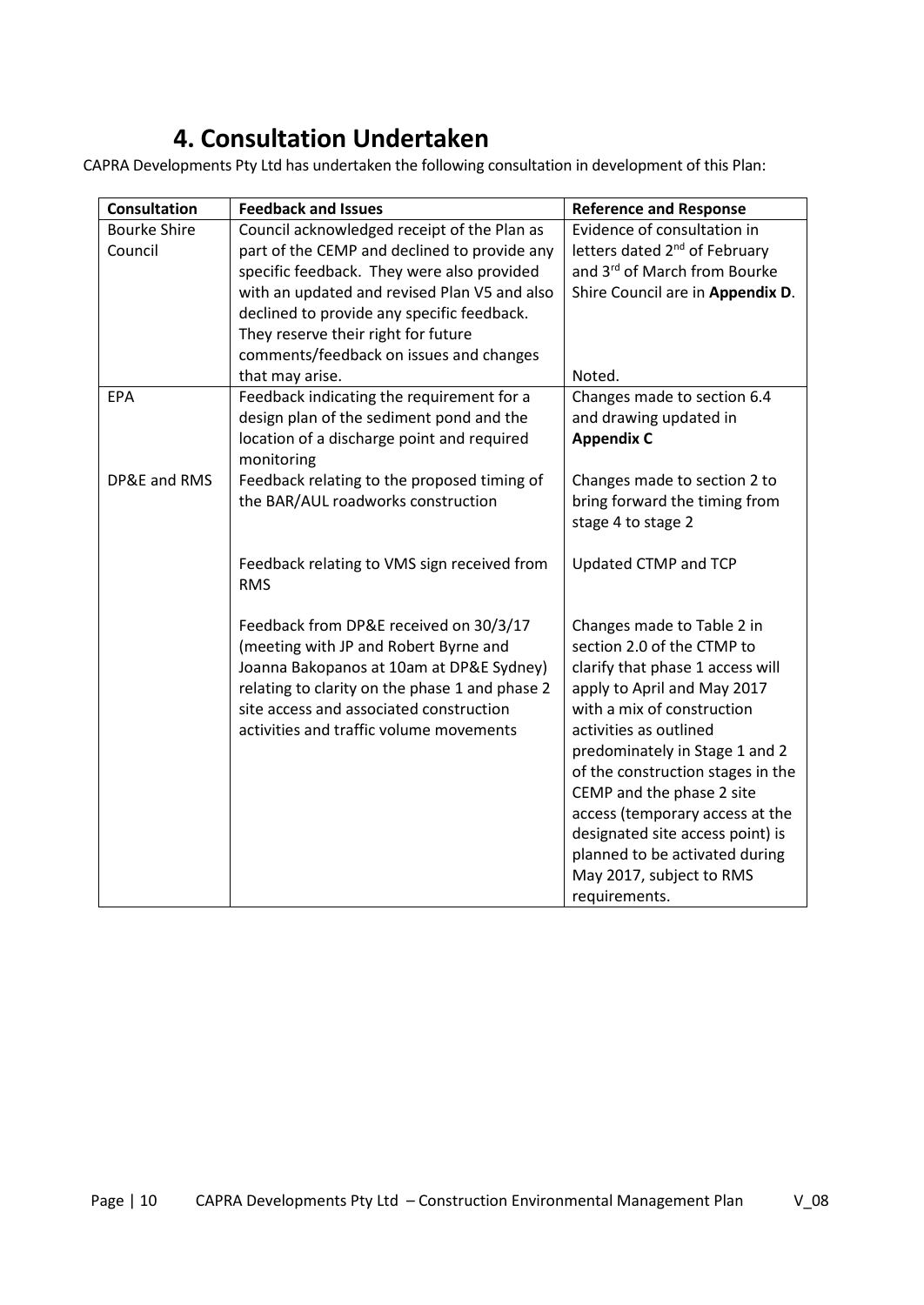# **5. Management Structure and Responsibility**

<span id="page-10-0"></span>The principle responsibilities of CAPRA Developments employees and subcontractors with respect to implementing the practices and procedures outlined in this CEMP are described below. A matrix of specific site responsibilities is also set out in **Table 5.1**.

| Role                                | <b>Responsibility</b>                                                                                                                                                                                                                                                                                                                                                                                                                                                                                                                                                                                                                                  |
|-------------------------------------|--------------------------------------------------------------------------------------------------------------------------------------------------------------------------------------------------------------------------------------------------------------------------------------------------------------------------------------------------------------------------------------------------------------------------------------------------------------------------------------------------------------------------------------------------------------------------------------------------------------------------------------------------------|
| Project Manager                     | The Project Manager is to ensure that this CEMP is effectively<br>implemented and that adequate resources are provided to enable its<br>implementation. The Project Manager is required to support the Site<br>Supervisors and hold them accountable for their specific responsibilities.<br>The Project Manager is responsible for taking prompt remedial action to<br>address any non-compliance or identified potential environmental<br>risks. The Project Manager is responsible to ensure that all employees<br>and contractors are made aware of the CEMP and its relevant<br>requirements.                                                     |
| <b>Site Supervisor</b>              | The Site Supervisor is responsible for inducting all workers and<br>subcontractors and directing site activities in accordance with this<br>CEMP. The Site Supervisor is responsible for taking all practical<br>measures to ensure the site is operating according to this CEMP, and<br>without risks to the environment. The Site Supervisor is responsible for<br>detecting any non-compliance or potential environmental risks and<br>recommending remedial action to the Project Manager. Site<br>Supervisors also have a responsibility to ensure that all employees and<br>contractors are made aware of the CEMP and its relevant requirements |
| <b>Employees and</b><br>Contractors | All employees and contractors are required to attend site inductions<br>and follow the CEMP requirements. Employees are responsible for<br>advising the Site Supervisor of any potential environmental issues. All<br>subcontractors engaged to perform work for CAPRA Developments are<br>required, as part of their contract, to comply with this CEMP and to<br>comply with directions from the company's designated officers. Failure<br>to comply will be considered a breach of the contract and sufficient<br>grounds for termination of the contract.                                                                                          |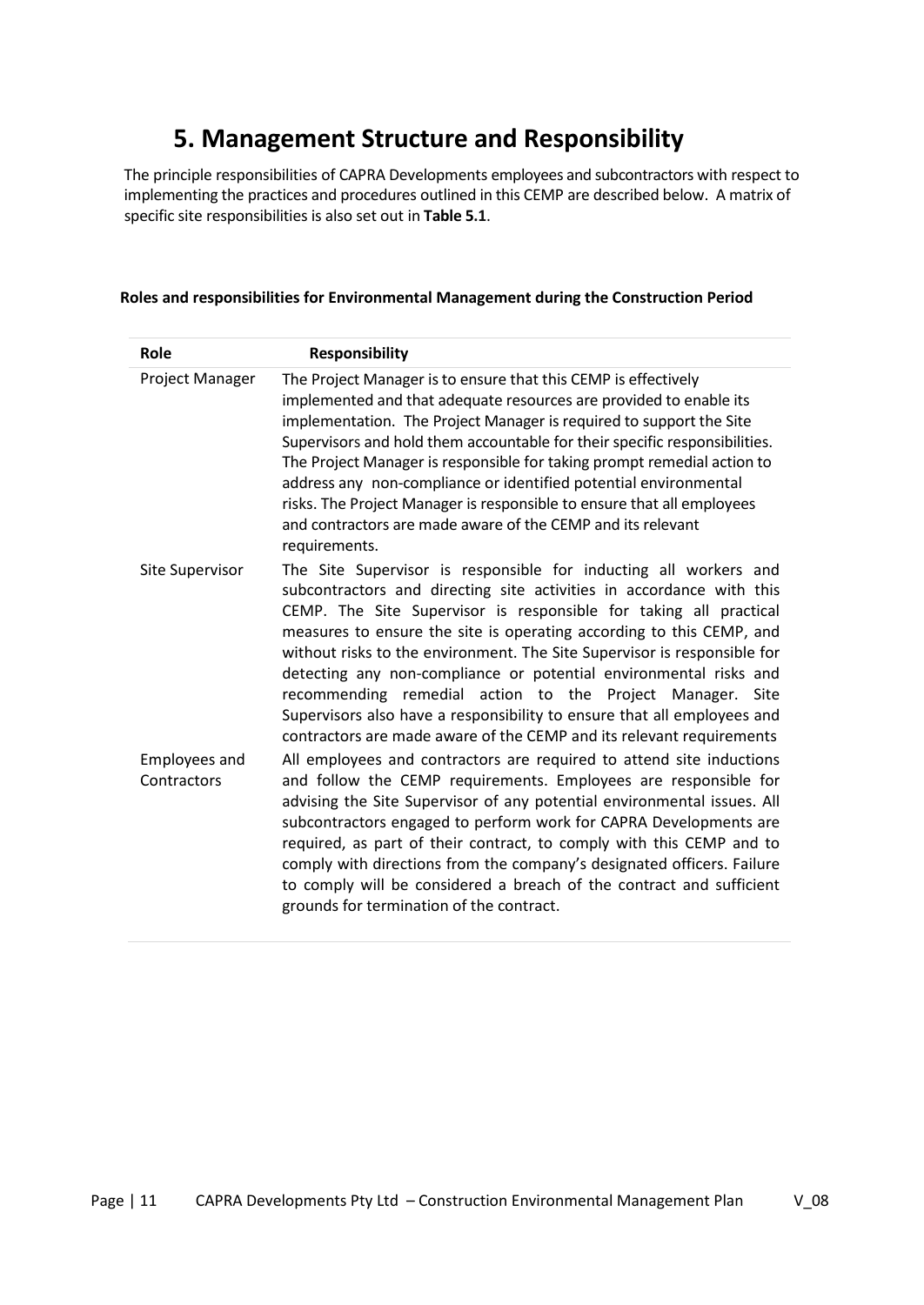### <span id="page-11-0"></span> **Project Responsibility Matrix**

CAPRA Developments and the site Project Manager is responsible for ensuring the following responsibility matrix is implemented and followed during the construction project.

| Table 5.1 Project Environmental Roles & Responsibilities Matrix                                                                                                                                     |                 |                        |                |                 |  |  |  |
|-----------------------------------------------------------------------------------------------------------------------------------------------------------------------------------------------------|-----------------|------------------------|----------------|-----------------|--|--|--|
| <b>TASK</b>                                                                                                                                                                                         | Project Manager | <b>Site Supervisor</b> | Employees      | Sub-contractors |  |  |  |
| Inducting workers and subcontractors and directing site<br>activities in accordance with the CEMP.                                                                                                  | 2               | $\mathbf{1}$           | $\overline{2}$ | 2               |  |  |  |
| Identifying, assessing and eliminating any non-compliance or<br>environmentally risky conditions and documenting the risk<br>controls implemented.                                                  | 1               | 1                      | 2              | 2               |  |  |  |
| Promoting and maintaining good environmental management in<br>accordance with the relevant environmental legislation,<br>construction standards, regulations and laws.                              | 1               | 1                      | 2              | 2               |  |  |  |
| Implementing practical measures to ensure the site complies<br>with the CEMP and project specifications                                                                                             | $\overline{2}$  | 1                      | $\overline{2}$ | 2               |  |  |  |
| Maintaining, providing updates and supplying this CEMP to<br>relevant authorities and workers.                                                                                                      | 1               | 2                      | 2              | 2               |  |  |  |
| Monitoring and assessing subcontractors for the project to<br>ensure environmental regulations are met and relate to the<br>works undertaken                                                        | 1               | 2                      | 2              | 2               |  |  |  |
| Provide and maintain a hazardous substances register for<br>hazardous substances used and stored in the workplace                                                                                   | 1               | 1                      | 2              | 2               |  |  |  |
| 1 = has responsibility for the overall implementation and / or management of the process/procedure on the project 2 =<br>has responsibility for complying with the process/procedure on the project |                 |                        |                |                 |  |  |  |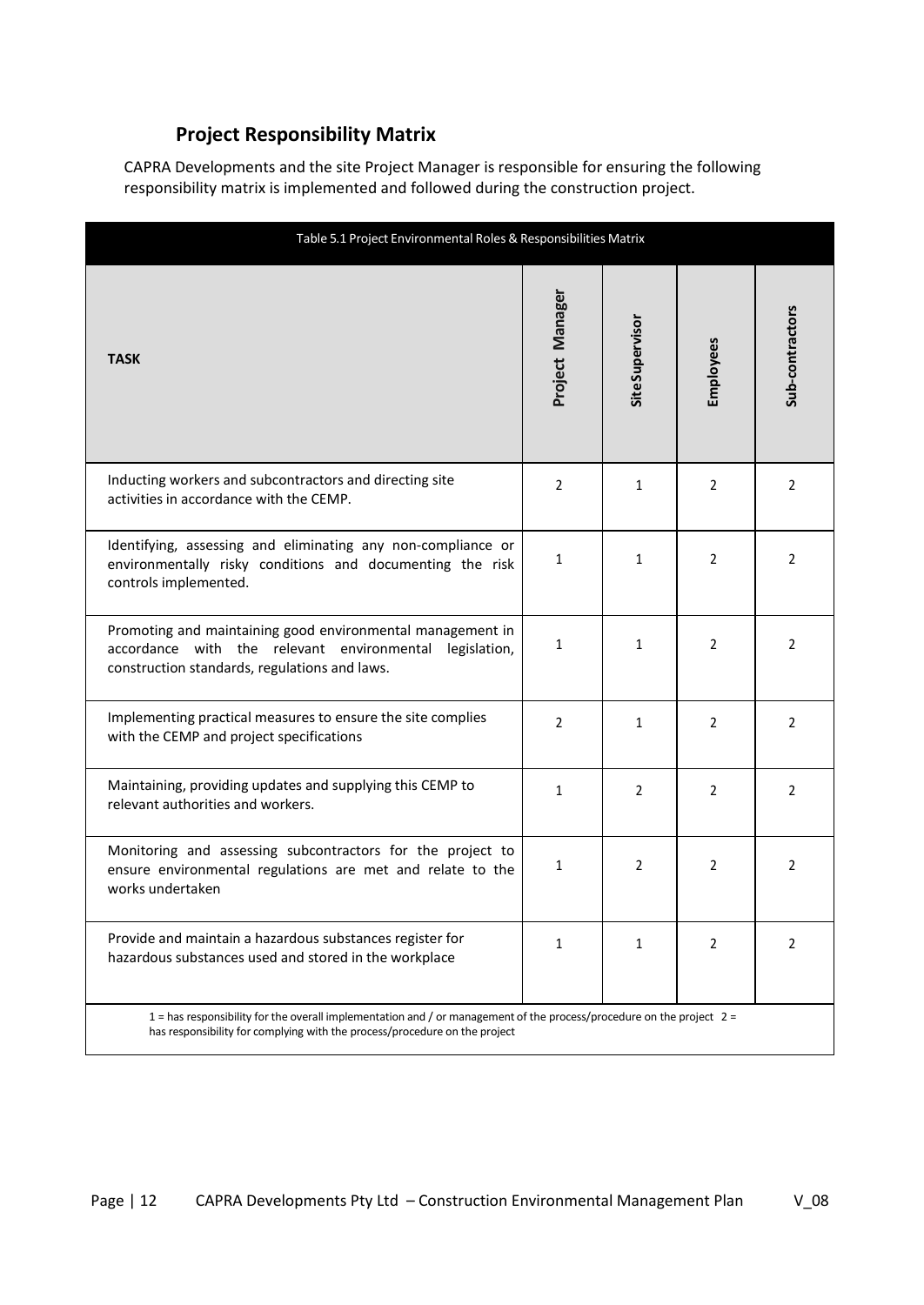# <span id="page-12-0"></span>**6. Management Measures**

# **6.1 Emergency Contacts and Response**

<span id="page-12-1"></span>This CEMP sets out CAPRA Developments management measures in the event of environmental emergencies during construction and including recording, displaying in prominent relevant locations and auctioning the following:

- The names of key emergency response personnel and contact details (including all-hours telephone numbers);
- Contact details for emergency services (e.g. ambulance, fire brigade, spill clean-up services);
- The location of on-site information on hazardous materials, including Material Safety Data Sheets (MSDS or SDS) and spill containment material;
- Steps to follow to minimise damage and control the emergency;
- Instructions and contact details for notifying the Project Manager, Site Supervisors, EPA, Bourke Shire Council, emergency services, nearby residents or the community if necessary: and
- The site induction process for all contractors and employees will describe the emergency procedure.

#### **Key Emergency Response Personnel**

The Project Manager will be the first point of contact when an incident or spill occurs. They can be contacted 24 hours a day. Contact details including emergency services are included in **Table 6.1**

#### **Hazardous Substances**

CAPRA Developments will maintain an up-to-date register at the main site office of Hazardous Substances and Material Safety Data Sheets (MSDS) for all materials used during construction (see **Appendix A**).

Updated copies of these MSDS will be readily available to the Project Manager and Site Supervisor and prominently displayed at the project worksite.

#### **Emergency Response Procedures**

The following procedures will be implemented for emergency situations:

#### **Fire**

Steps to manage a fire emergency:

- Call '000' as soon as possible. If **'000'** does not work on your mobile phone call **'112'**;
- If safe to do so leave the work area. If unsafe to leave, seek refuge in a safe area immediately;
- Go to the designated Emergency Assembly Area or to a clear/open area;
- Make sure all workers are present and accounted for, do not return to the work area to locate any missing workers; and
- Notify the Site Supervisor and wait for instructions.

#### **Gas Leak:**

Steps to manage a gas leakage emergency:

• Call the Site Supervisor immediately, if deemed necessary call the Fire Brigade on **'000'**. If **'000'** does not work on your mobile phone call **'112'**;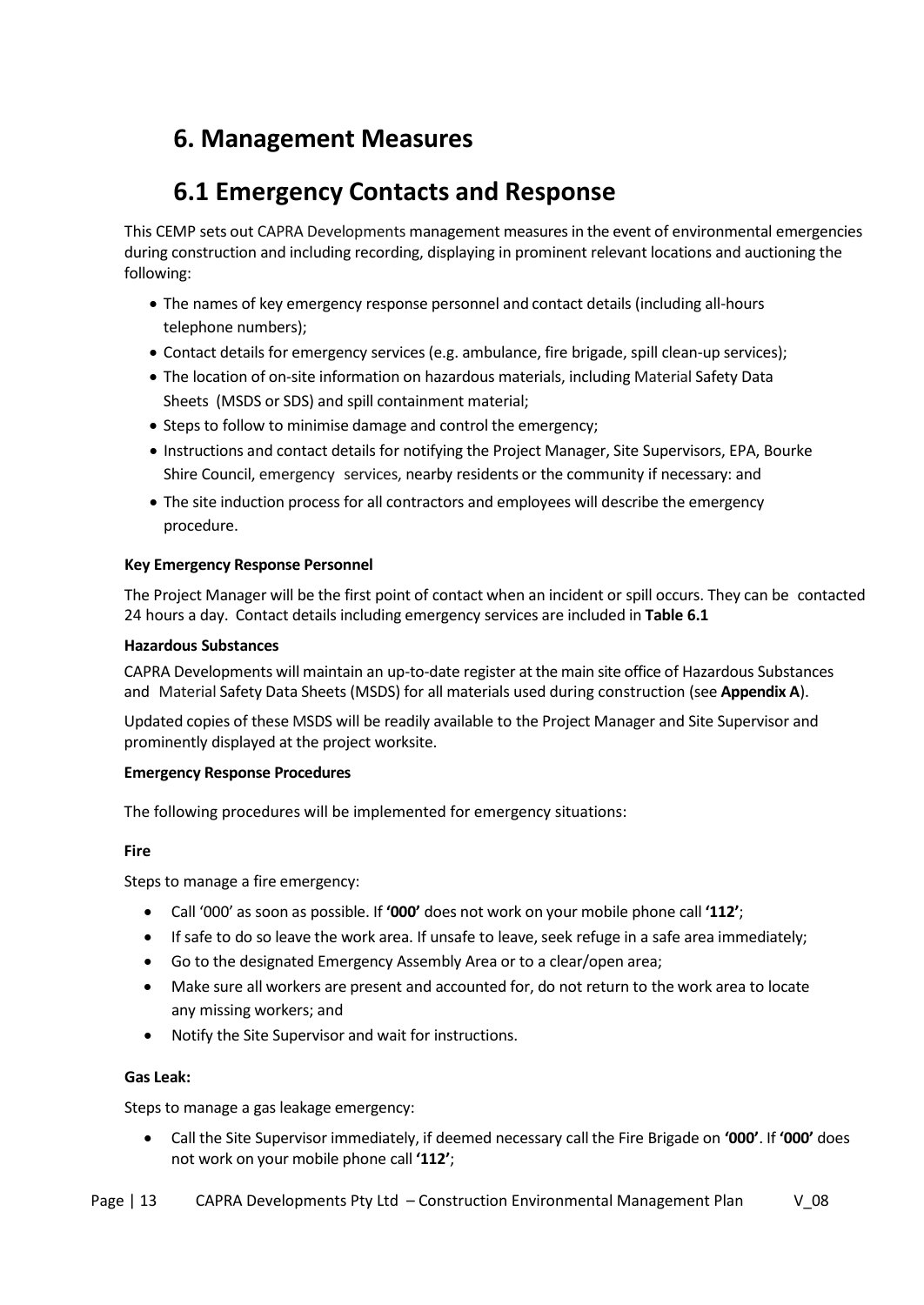- Site Supervisor to immediately arrange to turn off the gas supply;
- Site Supervisor to turn off the site's electrical supply;
- If deemed necessary, notify all persons to evacuate the work area and assemble at the Emergency Assembly Area;
- Control the movement of people to the Emergency Assembly Area;
- Check all workers and others are in attendance; and
- Remain at the Emergency Assembly Area until notified that the area is safe to reoccupy.

#### **Leak or Spill:**

Steps to manage any Leak or Spill in a work site:

- identify the source of the problem;
- Stop goods leaking;
- Contain spilt material, using spills kit or sand (spill kits will be located in the Site Project Office);
- Notify officer or Site Supervisor;
- Remove spilt material and place in sealed container for disposal (if possible);
- Notify EPA of incident (call 131 555) if required (see incident response section below), complete information log, notify other emergency services if required
- Site Supervisor to record incident.

OR

As suggested on Safety Data Sheet (SDS)

#### <span id="page-13-0"></span>**Incident Response**

CAPRA Developments first priority is to ensure the safety of all personnel on the site in the event of any incidents. Further impacts must then be prevented by stabilising the situation (e.g. containing a chemical or fuel spill) and then implementing other remedies and preventive measures.

Where a pollution incident occurs such that 'material harm' to the environment is caused or threatened, the EPA is to be notified of the incident (call 131 555), and an information log completed. Other emergency services will also be notified if required.

Specifically, Section 147 of the *Protection of the Environment Operations Act, 1997,* states that harm to the environment is material if:

- It involves actual or potential harm to the health or safety of human beings or to ecosystem that is not trivial; or
- It results in actual or potential loss or property damage of an amount, or amounts in aggregate, exceeding \$10,000.

The Project Manager will notify the EPA immediately of any spills or accidents on-site which are likely to cause a material harm to the environment.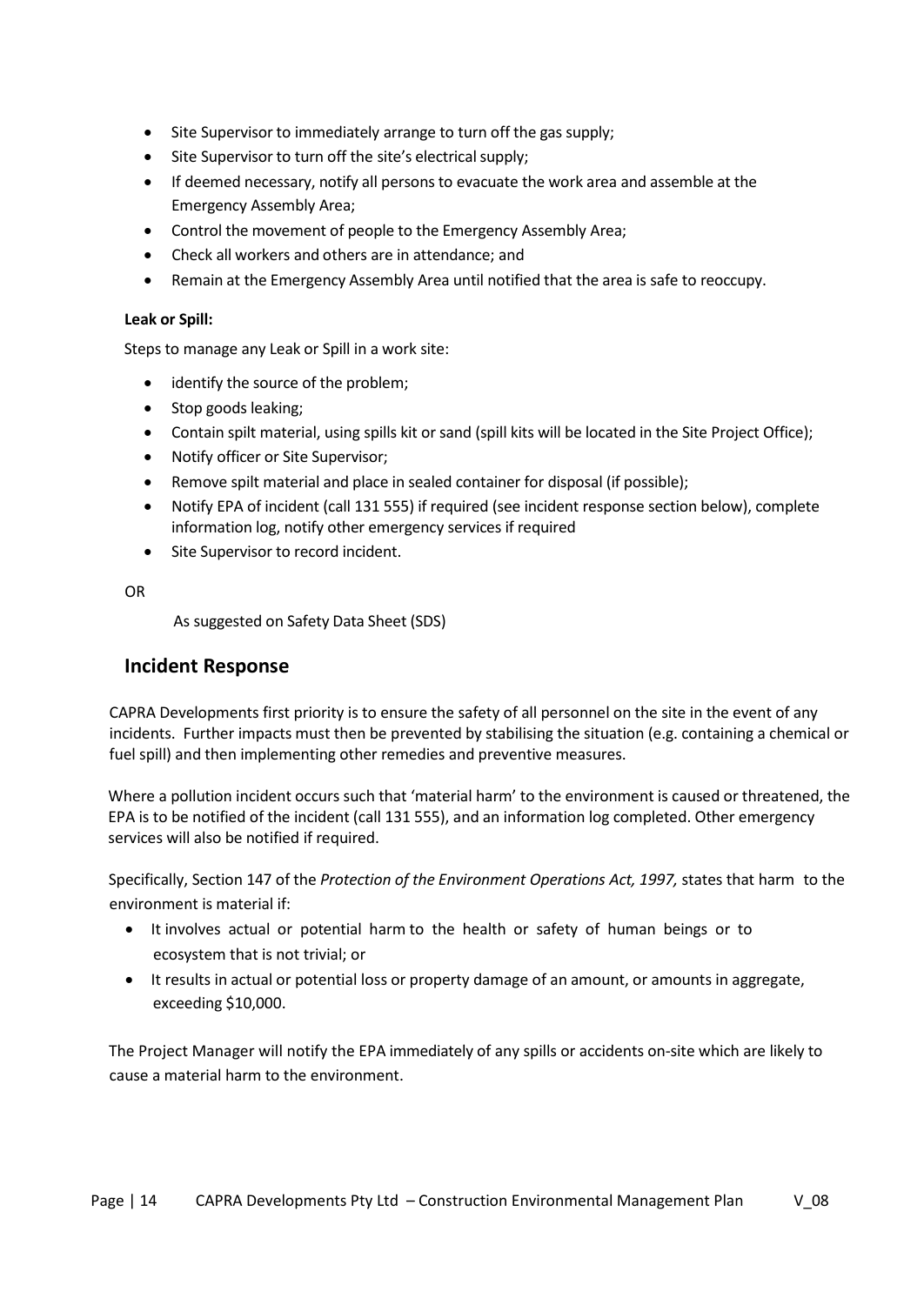### <span id="page-14-0"></span> **Emergency Contact Details**

As per earlier reference, the emergency contact detail in Table 6.1 below will be printed and displayed in prominent locations (including the site office and meal room) across the project site. The details will also be regularly updated where necessary.

| Table 6.1 Emergency Response Contact Details |                       |  |  |  |  |  |
|----------------------------------------------|-----------------------|--|--|--|--|--|
| <b>Emergency Contact Details</b>             |                       |  |  |  |  |  |
| <b>Emergency Services</b>                    |                       |  |  |  |  |  |
| Ambulance, Fire or Police                    | 000                   |  |  |  |  |  |
| Poisons Information                          | 13 11 26              |  |  |  |  |  |
| <b>Utilities</b>                             |                       |  |  |  |  |  |
| Water                                        | 1300 662 077          |  |  |  |  |  |
| Electricity                                  | 13 13 88              |  |  |  |  |  |
| Dial Before You Dig                          | 1100                  |  |  |  |  |  |
| EPA (24 hour pollution line)                 | 131 555               |  |  |  |  |  |
| <b>Bourke Shire Council</b>                  | 6830 8000             |  |  |  |  |  |
| <b>Project Manager</b>                       |                       |  |  |  |  |  |
| <b>Contact Name</b>                          | <b>Contact Number</b> |  |  |  |  |  |
| Jim Saran                                    | 0429 909 262          |  |  |  |  |  |
| <b>Officer / Site Supervisor</b>             |                       |  |  |  |  |  |
| <b>Contact Name</b>                          | <b>Contact Number</b> |  |  |  |  |  |
| <b>TBA</b>                                   |                       |  |  |  |  |  |
| <b>Other Contacts</b>                        |                       |  |  |  |  |  |
| <b>Contact Name</b>                          | <b>Contact Number</b> |  |  |  |  |  |
| <b>TBA</b>                                   |                       |  |  |  |  |  |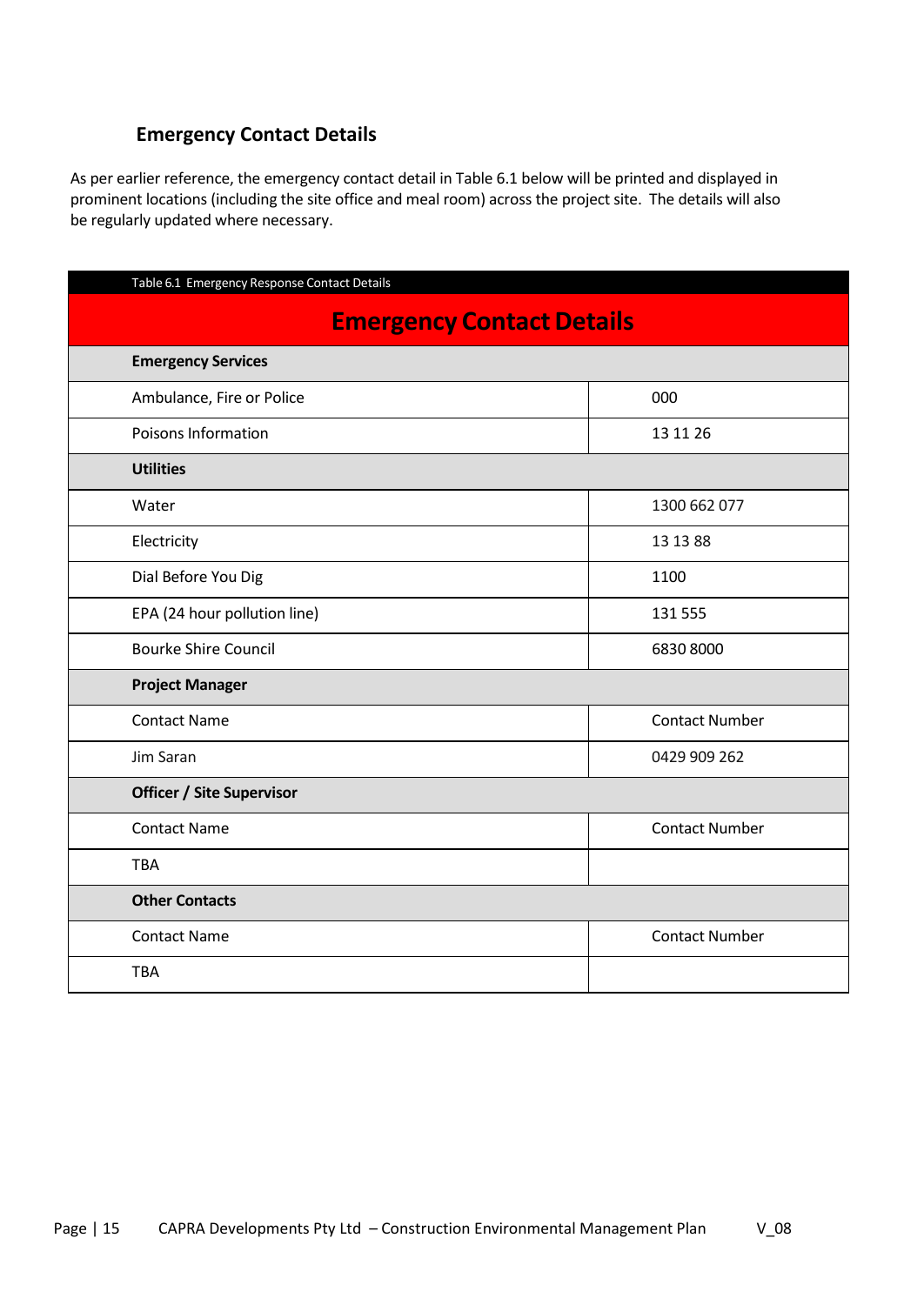# **6.2 Construction Noise Management and Mitigation Measures**

### <span id="page-15-1"></span><span id="page-15-0"></span>**Introduction**

The purpose of this section is to describe the procedures to be implemented to ensure noise levels associated with construction activities are below the relevant noise criteria and that no offsite impacts on sensitive receivers relating to noise occur. Wherever possible, all reasonable and practical measures to minimise the impact of noise from construction will be taken as described in this section.

### <span id="page-15-2"></span>**Noise criteria and predicted noise levels**

The Interim Construction Noise Guideline (ICNG) (EPA 2009) sets out noise management levels for residential and other noise-sensitive receivers and how they are to be applied. The policy suggests restrictions to the hours of construction that apply to activities that generate noise at residences above the 'highly affected' noise management level as applied to construction times in the section below.

The Environmental Impact Statement (EMM 2016) predicted construction noise emissions to be LAeq(15-min) 35 dB assuming all equipment operates simultaneously. In reality, it is unlikely that all assumed construction equipment will operate at the same time and so construction noise emission is likely to be less than LAeq(15-min) 35 dB for the majority of the time. The predicted construction noise level is below the relevant noise management level of 40 dB for standard construction hours and at or below the relevant noise management level of 35 dB for construction activity outside of standard hours.

Given the significant separation distance between the project site and the nearest noise-sensitive receptor (shown below in Figure 3), the potential noise impacts associated with construction of the project is predicted to be negligible. Notwithstanding CAPRA will implement management measures as detailed below.

### <span id="page-15-3"></span>**Hours of Work**

CAPRA Developments will conduct construction activities on the site as per the periods and hours outlined in Table 6.2 below.

Table 6.2:Hours of Work

| Activity                    | Dav             | Time              |  |
|-----------------------------|-----------------|-------------------|--|
| Earthworks and Construction | Monday - Friday | 7:00am - 6:00pm   |  |
|                             | Saturday        | $8:00am - 1:00pm$ |  |
|                             | Sundav          | Nil               |  |

These hours are in accordance with consent condition C24 (SSD 7268)

CAPRA Developments will aim to achieve construction noise management levels detailed in the ICNG (Department of Environment and Climate Change, 2009) as per consent condition C26 (SSD 7268).

#### **Noise Management Procedures**

The procedures that will be adopted to mitigate the impact of noise on the environment for the construction phase are:

- Using adequately sound conditioned machinery and equipment;
- Enforcing a speed limit of 40km/hr for all project related vehicles whilst operating on site;
- Ensuring that project-related trucks do not use engine or compression braking systems upon approaching the site on the Mitchell Highway;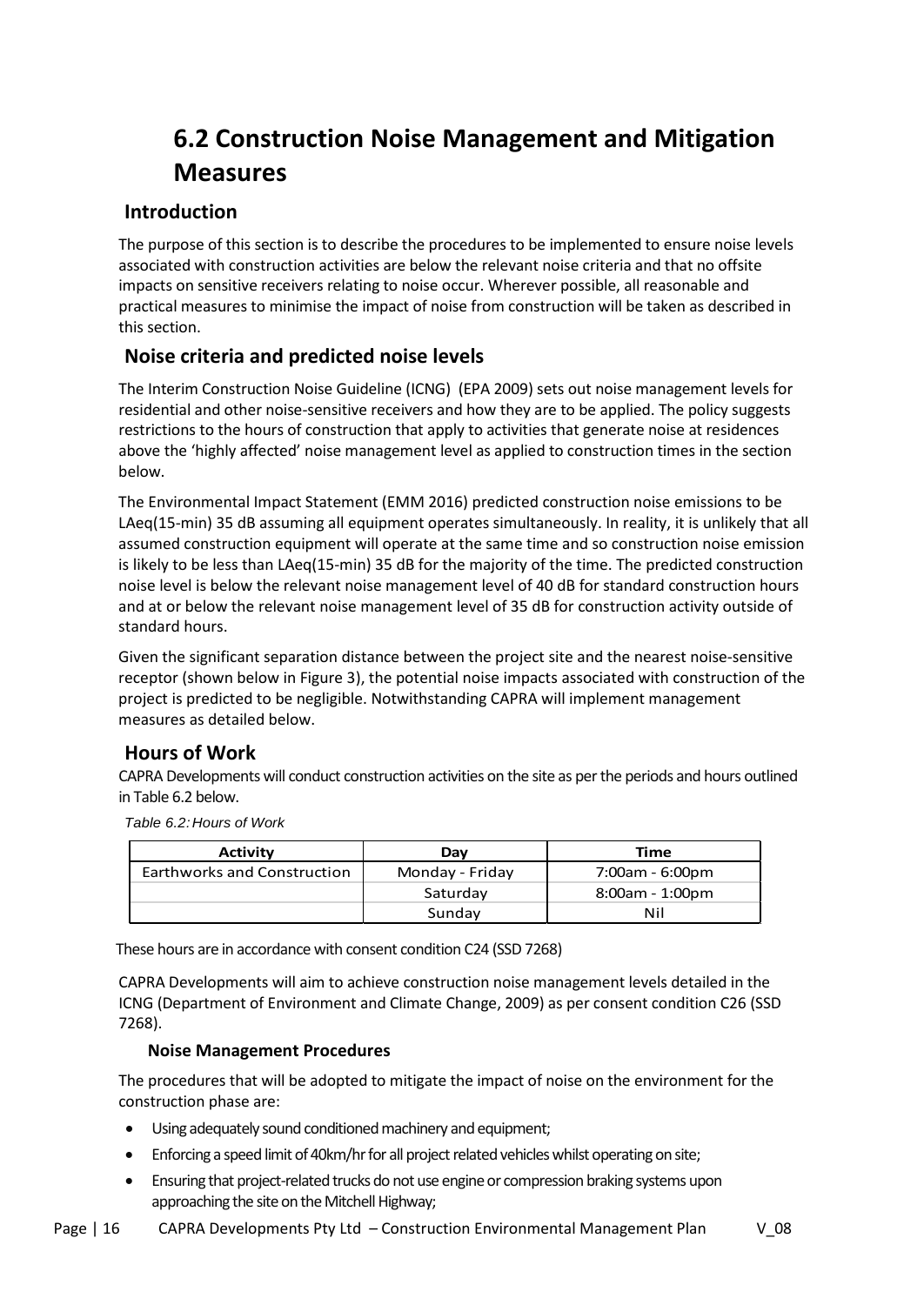- Operators not to leave plant idling when not in use ;
- Educating employees and contractors about quieter work practices (this can be particularly useful with regard to limiting maximum noise levels). Thiswill take place during the site induction or 'toolbox talks'.

Figure 3 below showing the proximity of the nearest receptors

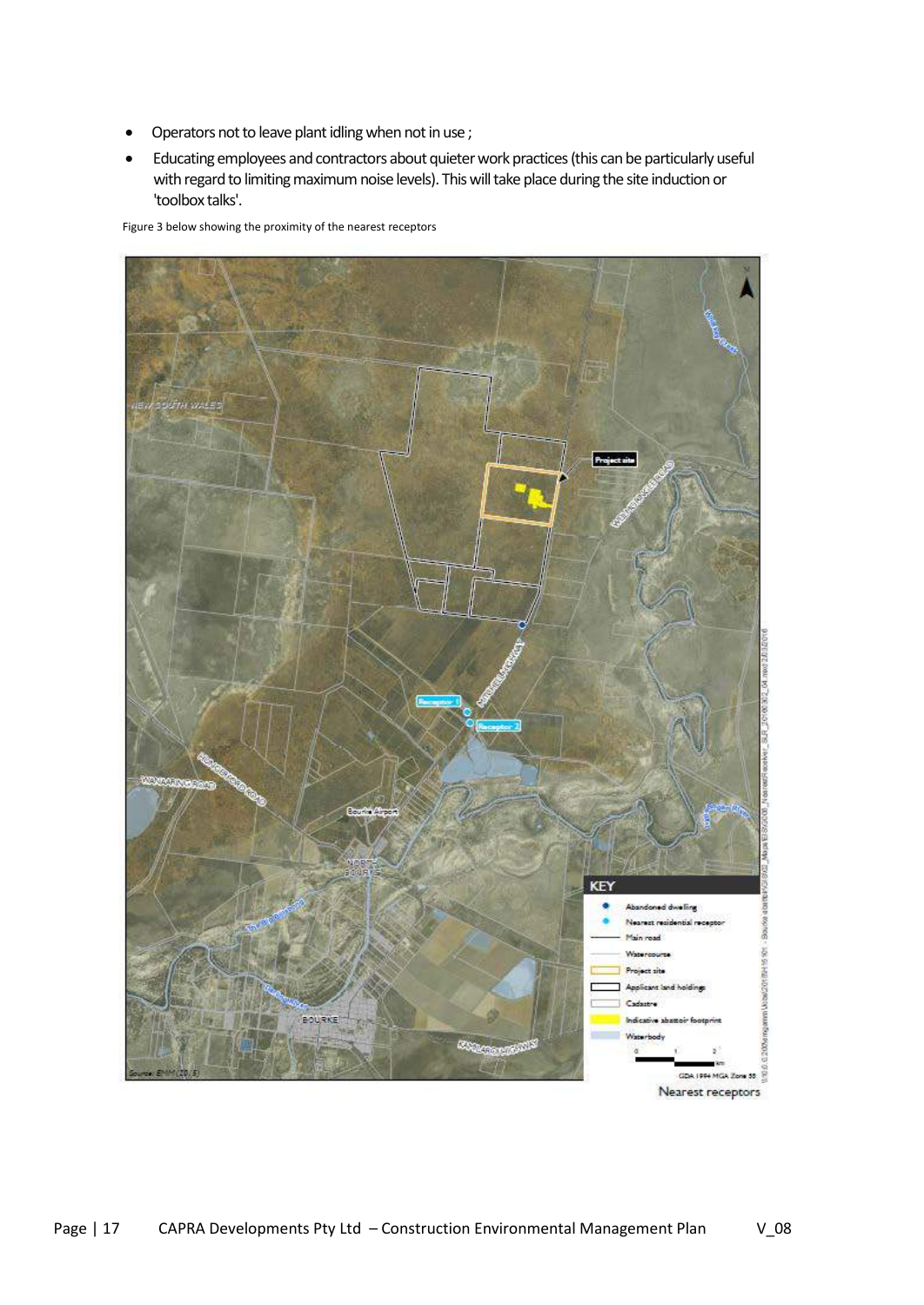#### **Complaint and Incident Procedures**

Protocols for receiving, recording and acting on complaints that specifically relate to noise, are provided below. The Project Manager shall respond to all landholder complaints regarding noise. CAPRA Developments will maintain a register of noise complaints for the duration of the construction project.

If a noise complaint is received, the following actions will be implemented:

- The complaint will be registered and reported on an Construction Environmental Complaint Form see **Appendix A**
- A CAPRA Developments representative will liaise with the complainant regarding the details and nature of the noise complaint (i.e. when, where, how long);
- On receipt of a noise complaint, the Project Manager or delegated representative will investigate the source of the noise and where justified or possible, will modify the operation to reduce noise levels.
- If the source is not able to be identified, monitoring by a suitably qualified person will be undertaken to determine noise levels at the nearest receiver and these results compared with relevant limits, and recommended actions identified and where possible implemented within 14 days.

# **6.3 Construction Dust Management and Control**

#### **Introduction**

<span id="page-17-0"></span>The purpose of this section is to address the environmental impacts associated with potential air contamination with particular focus on minimization of dust but also including particulates, smoke and odour that may emit from the project site during the construction phase. Construction activities will be managed to minimise the generation of air emissions and the impact on construction air quality.

#### **Predicted air emissions during construction**

The abattoir site is located in a remote area, removed from residential receptors. The nearest residences identified (receptors 1 and 2 on figure 3) are 5.3 kms and 5.8 kms away, respectively, from the project construction site. All residential receptors in the vicinity of the project site are therefore located greater than 350 m from the boundary of the site, are greater than 50 m from roads nominated for use by construction traffic, and are more than 500 m from the site entrance (the two closest receptors). According to the Institute of Air Quality Management (IAQM) document, *Guidance on the assessment of dust from demolition and construction* (IAQM, 2014), receptors that meet these screening criteria do not require further assessment. Further, the EIS (EMM 2016) determined that the risk of adverse air quality impacts occurring at these receptor locations even if no mitigation was to be applied will be negligible during the construction activities.

Notwithstanding, CAPRA will implement air quality management measures to further minimise the risk of offsite impacts relating to dust, as detailed below.

#### **Dust management measures**

Ambient dust emissions from wheel-generated dust, excavation, clearing and grading, truck loading and unloading, and wind erosion areas will be the primary focus of dust control during construction works at the Project site.

Typically, emissions from these processes will be minimised through the implementation of water spraying, particularly during periods of heavy on-site activity and low rainfall.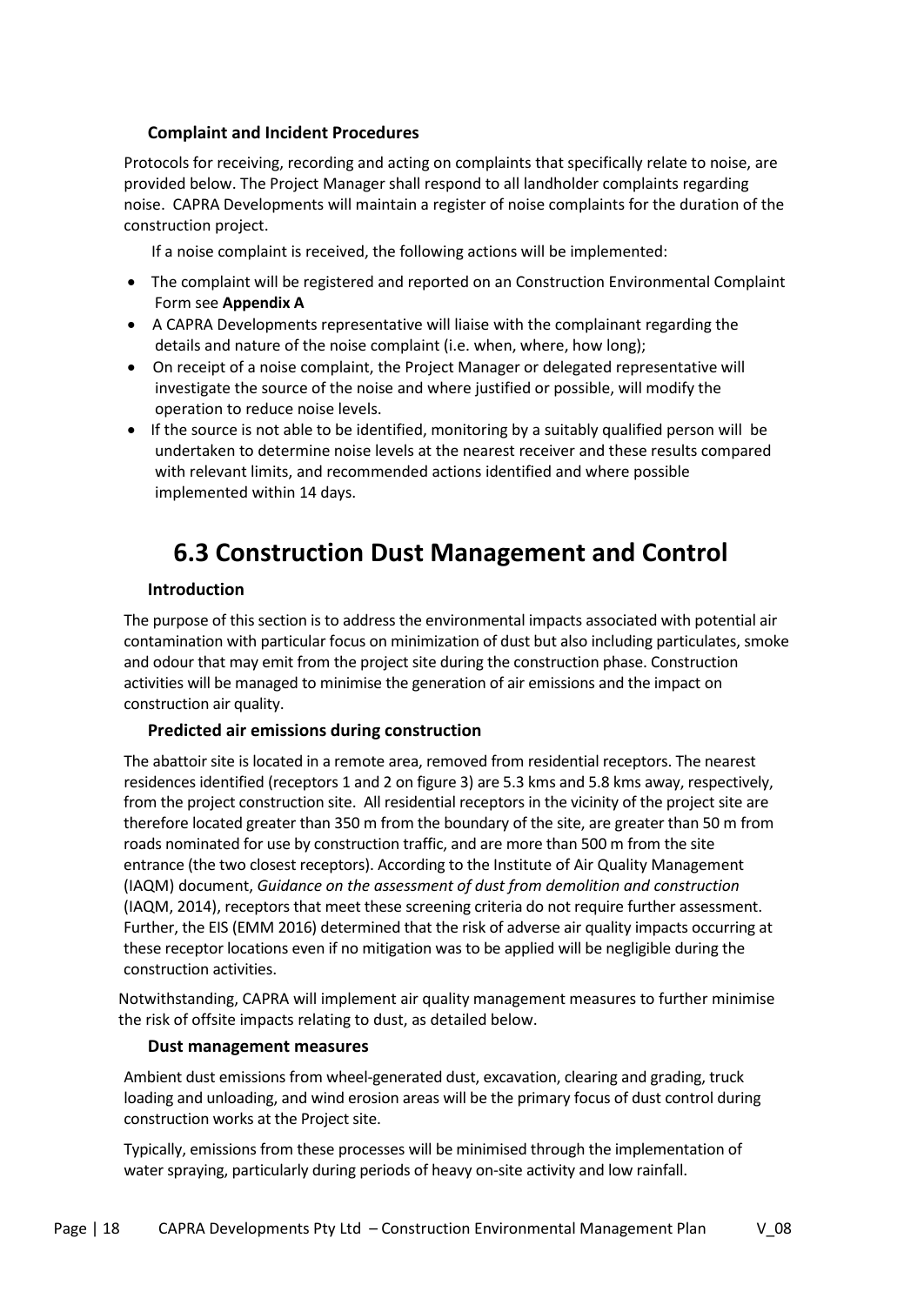Dust management measures to be implemented throughout the construction phase include:

- Daily inspections will be undertaken by the Site Supervisor or Project Manager, which will include:
	- visual inspection of dust generation;
	- inspection of the erosion and sediment controls and removal of built up material if required;
	- ensure the Mitchell Highway in the vicinity of the site is kept free of soil, and soil tracking onto the road network is prevented.
- A water cart will be available on site at all times during the construction phase;
- All vehicles entering/exiting the site will be covered to prevent escape of materials during transport;
- Silt and other material will be regularly removed from around erosion and sediment control structures to ensure deposits do not become a dust source;
- A speed limit of 40 km/hr will be enforced within the project site to reduce wheel generated dust.
- Vehicle/plant will be switched off if unattended.
- <span id="page-18-0"></span>• Vehicles are to be cleaned of dirt, sand and other materials before they leave site, to avoid tracking these materials onto public roads.

#### **Monitoring**

As noted above, dust generation during construction will be monitored via daily inspections by the Site Supervisor or Project Manager. If required, remedial actions will be implemented as per the procedures described below.

#### <span id="page-18-1"></span>**Complaints and incident procedure**

Where daily inspections indicate non-compliance with predicted outcomes, or where a dust related complaint is received, the following actions will be undertaken:

- Identify the activities that were occurring at the time of the inspection or complaint;
- Determine the activities that were most likely contributing to incident;
- Review the process and current controls in place for these activities; and
- Implement a best practice alternative to more adequately control dust generation.

The corrective action may involve modification of activities within the construction program to avoid any recurrence or minimise its adverse effects.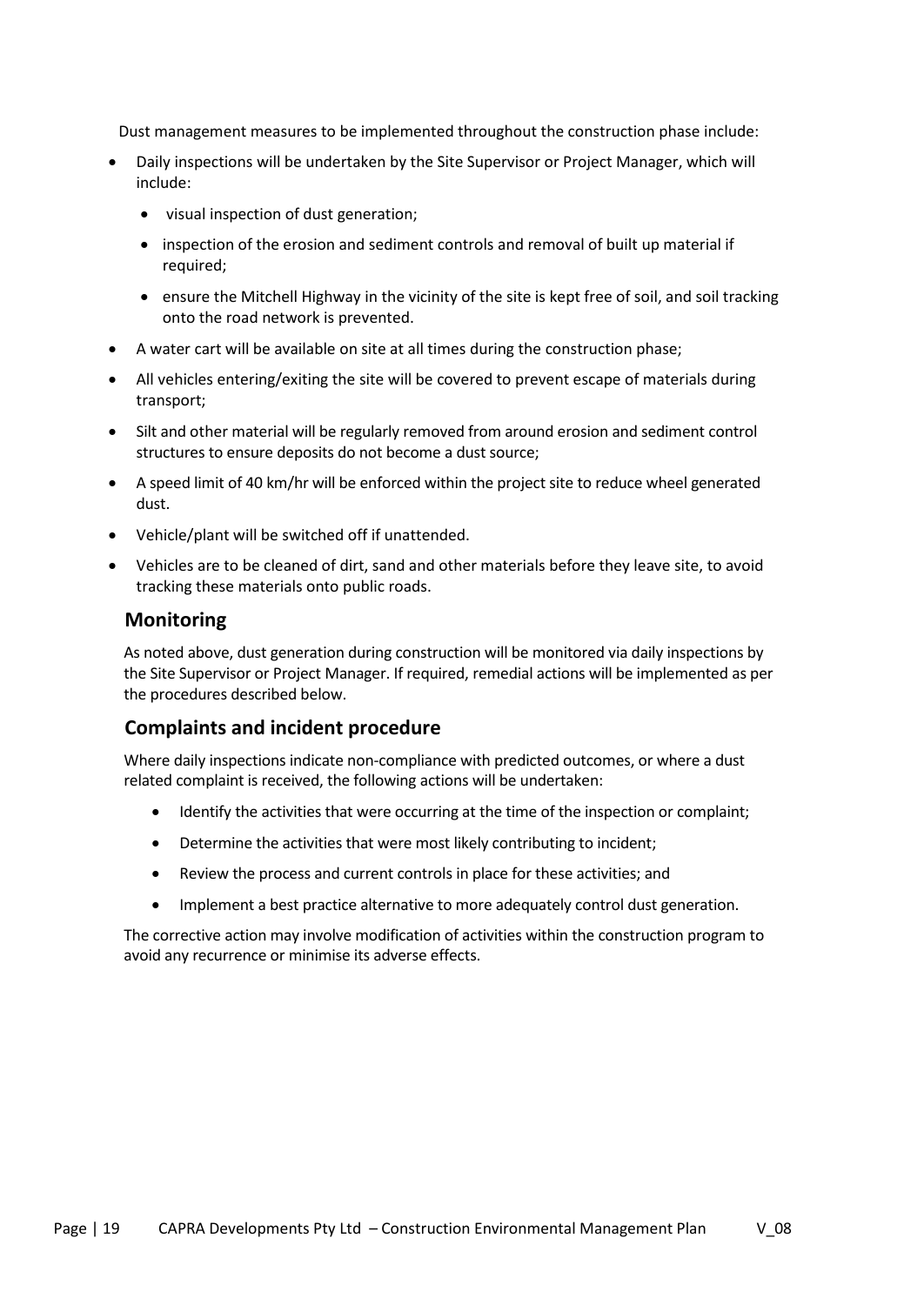# **6.4 Construction Soil and Water Management**

### <span id="page-19-1"></span><span id="page-19-0"></span>**Introduction**

The purpose of this section is to describe soil and water management measures and to present an erosion and sediment control plan to be implemented during construction. The aim of these measures is to prevent any offsite impacts relating to erosion and sedimentation from occurring.

### **Soil and Water Management Measures**

Development consent condition C 29 (SSD 7268) requires soil and water management measures to be consistent with *Managing Urban Stormwater – Soils and Construction Vol 1*. (Landcom, 2004) (the Blue Book). Accordingly, soil and water management measures have been designed for the construction phase in accordance with the Blue Book to achieve the key objective of minimising soil erosion and the discharge of sediment and other pollutants to land and/or waters.

To achieve this, the following overarching principles have been adopted:

- Prevent surface water from disturbed areas from entering waterways by use of sediment fences, straw bales sediment traps or other controls as required as shown on Drawing No. 21156EN revision D in **Appendix C** figures ST1-ST4;
- Revegetate as soon as practically possible after construction activities on site; this will have the positive flow on effect of reducing dust as plants and vegetation gain a foothold and cover the disturbed construction area; and
- Ensure all controls are in place before work commences.

### <span id="page-19-2"></span>**Erosion and Sediment Control Plan**

An Erosion & Sediment Control Plan has been designed for the construction phase of the project by Carpenter, Collins, Craig, which is presented in **Appendix C**. The plan has been designed in accordance with the principles contained in the Blue Book with particular reference to the following sections:

- 1.6 General Principles of Soil and Water Management
- 2.2 Erosion and Sediment Control Plans
- 3.2 Site Erosion
- 4.1 to 4.4 Management of Soils
- 7.1 and 7.2 Site Stabilisation

Evidence from Carpenter, Collins and Craig (CCC) confirming the Blue Book was used in its design and that the plan is consistent with the consent requirements see **Appendix C.**

Implementation of the erosion and sediment control plan will include the following measures:

- Effective temporary erosion structures, such as hay bales, sediment traps and silt fencing, will be used to prevent soil loss and sediment-laden runoff from leaving the project site. These structures will be installed in accordance with the procedures outlined in the Blue Book and as shown on Drawing No. 21156EN revision D in **Appendix C** figures ST1-ST4 and the relevant sections of the Blue Book referred to above.
- A sediment dam to contain run off on site will be built which conforms to the Blue Book to capture all sediment from rainfall events. Given the topography of the site and minimal fall the design engineers consider the risk of discharge to be extremely low. In the event that a significant rainfall event occurs and the sediment dam is breached a discharge monitoring point (DMP1) see **Appendix C** drawing 21156EN will be located on the northern bank in the middle of the dam. This will be monitored if the dam is breached to ensure that a level of 50 ppm suspended solids is not exceeded. If this is exceeded the EPA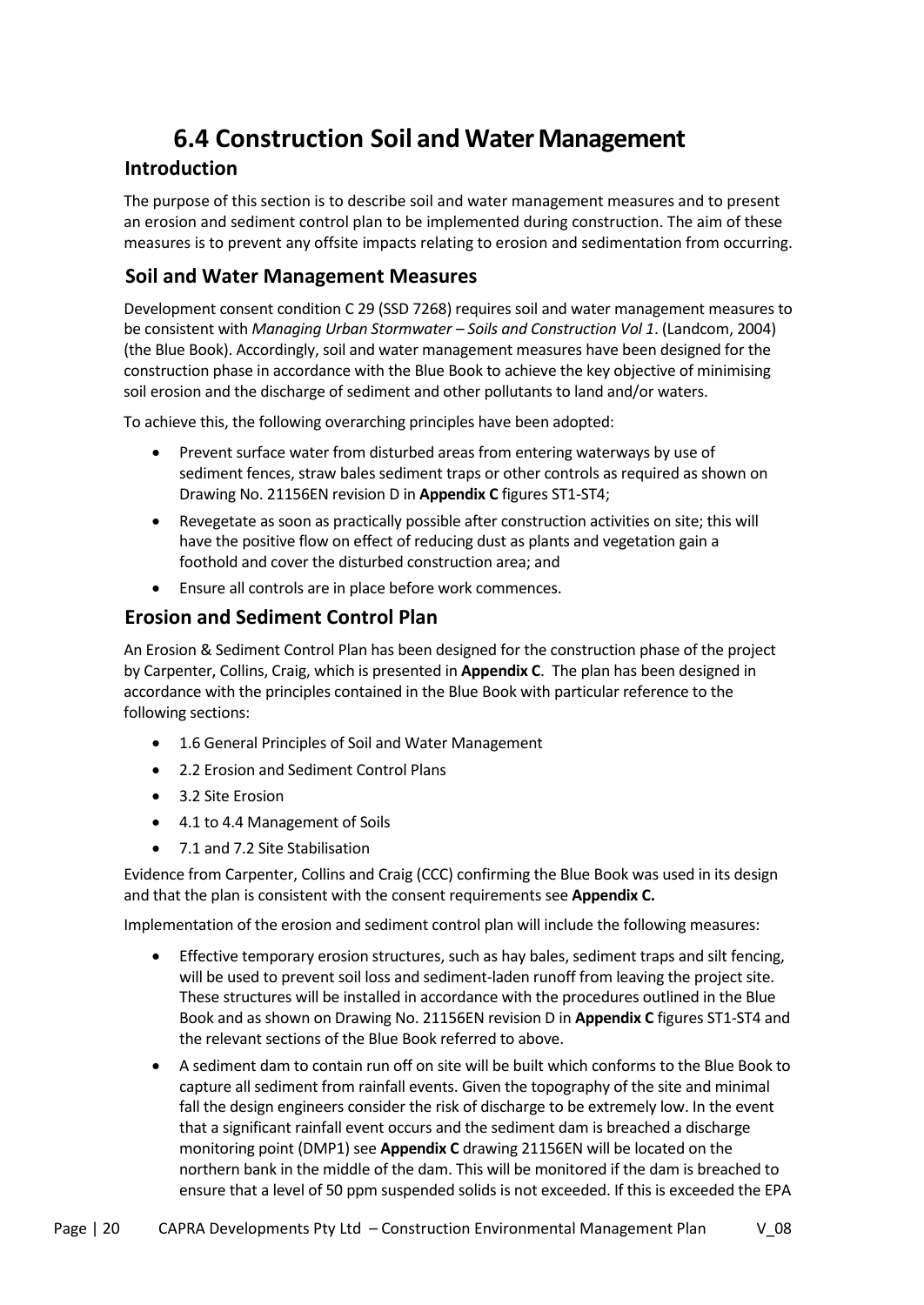will be contacted immediately and it will be reported as an incident and the incident procedure followed.

- Temporary erosion and sediment control structures will be regularly inspected by the Project Manager and delegates and be properly maintained.
- Areas disturbed as part of construction activities that are not part of the final footprint of the project will be promptly revegetated.

#### **Other Monitoring**

<span id="page-20-0"></span>The effectiveness and integrity of erosion and sediment control structures will be monitored via daily inspections by the Site Supervisor or Project Manager. If required, remedial actions will be implemented.

## **6.5 Construction Traffic Management Plan**

<span id="page-20-2"></span><span id="page-20-1"></span>In accordance with development consent condition C 15 a construction traffic management plan has been developed for the project. This plan is attached in **Appendix F**.

### **7. Monitoring, reporting and review**

### <span id="page-20-3"></span>**7.1 Environmental Inspections and Monitoring**

The Project Manager will conduct scheduled inspections of the project activities against the requirements established in this CEMP and other relevant plans and referenced documents. Additional inspections will be programmed should a system non-conformance indicate significant areas of concern.

Non-conformance identified during inspections will be subject to the provisions of corrective action. Corrective action requests will be approved by the Project Manager and will be implemented in a timely manner. Follow up actions will be undertaken to verify implementation of approved corrective actions and its effectiveness in preventing recurrence. All corrective action requests whether in process or completed, will be reviewed during the monthly Construction Project Management Review (refer to Section 7.2).

The inspection and monitoring process during progress ofthe construction project will include:

- Works may be subject to an environmental audit(s) and/or inspections at any time in their duration;
- The Project Manager will undertake site inspections *(e.g.* erosion and sediment controls) weekly, and visual inspections for dust generation and carry of loose debris onto the Mitchell Highway daily;
- The Project Manager will conduct an overall check for compliance against the commitment objectives and measures in the CEMP at least monthly (see section 7.2 below). Records of all inspections should be maintained on site at alltimes; and
- Relevant forms are included in **Appendix A** and must be completed and retained as required.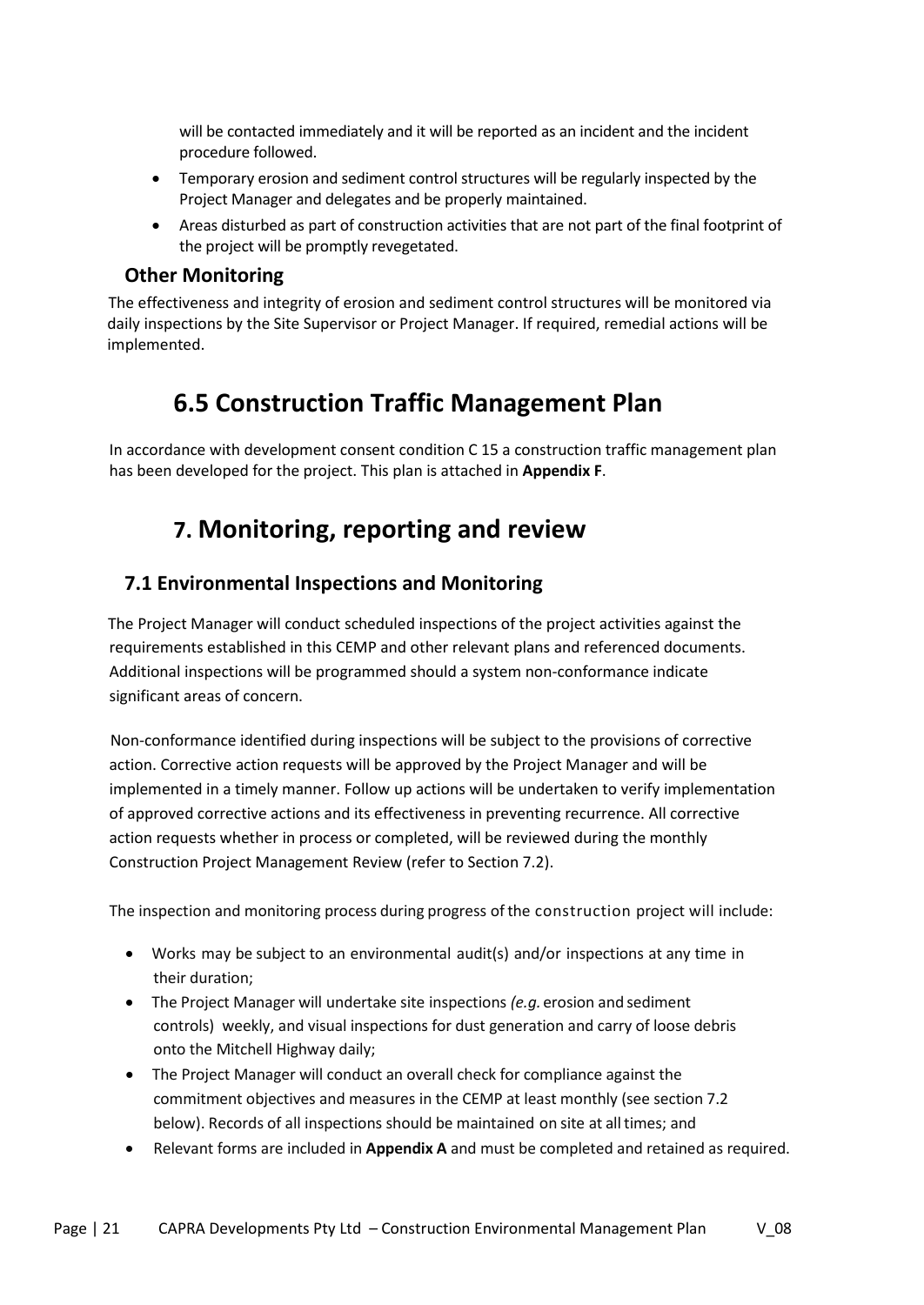### <span id="page-21-0"></span>**7.2 Construction Project Management Reviews**

The Project Manager or their delegate shall conduct regular reviews of construction environmental performance and adherence to the procedures documented in this CEMP, and when necessary initiate corrective actions.

The monthly review will, as a minimum, consider:

- Non-compliance arising from site inspections;
- Environmental issues arising from situations identified as non-conformances to construction and requirements noted by the Secretary of Department of Planning and Environment (DP&E) or delegate;
- Queries/complaints from the public and or employees and contractors;
- Subcontractor's (if involved) performance;

The review findings and recommendations will be recorded and implemented (if required) by the Project Manager. Where deficiencies are identified in the current version of the CEMP relevant sections or measures will be updated accordingly and lodged with DP&E for review and approval.

### **7.3 Document Control**

<span id="page-21-1"></span>CAPRA Developments will implement the measures outlined in this CEMP and monitor performance to the Plan.

The Project Manager will ensure control of all project construction environmental documentation and reports. Adequate records will be maintained to demonstrate conformance to specified construction requirements. The records to be maintained and kept at the Site Office for the abattoir will include, but not be limited to, the following:

- Inspection Checklists, non-conformance, corrective action and preventive action;
- Incident reports, Complaints management; and
- Training and induction records.

All environmental inspections and non-conformances will be recorded on the appropriate proformas as listed in **Appendix A.** Copies of each record (e.g. inspection, complaint, nonconformance etc..) will be completed by the person inspecting, and reviewed by the Project Manager beforebeing actioned, documented, saved and kept at the Site Project Office.

For emergency and other site management and compliance purposes all visitors accessing site will be required to sign the Site Visitor book located in the Site office upon arrival stating the following:

- Their name
- Company represented
- Purpose of visit
- Time in; and
- Time out

This record of entry will be kept in the Site Project Office and made available upon request.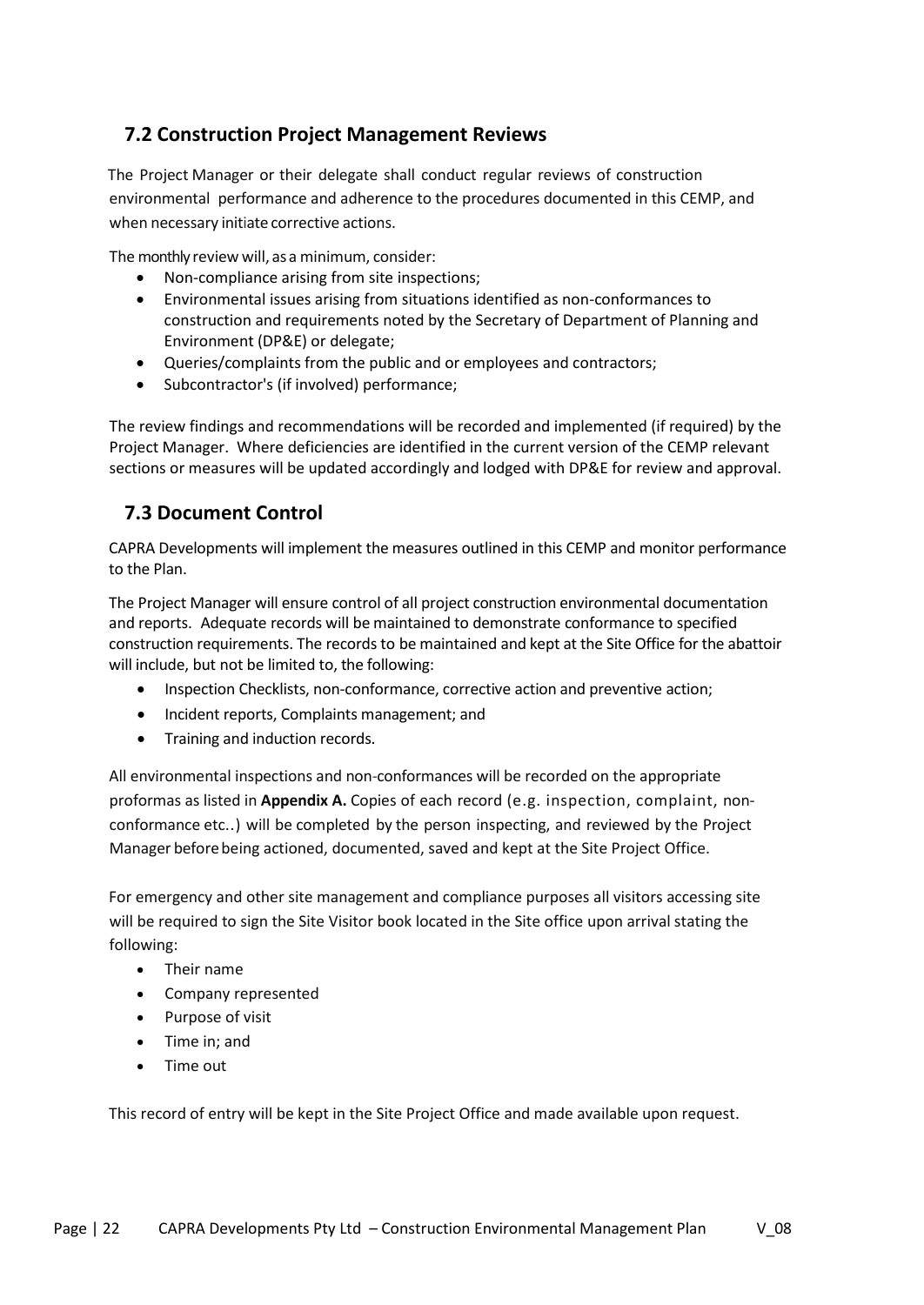# **8. Communication**

<span id="page-22-0"></span>CAPRA Developments will undertake external and on-site communication in case of environmental incidents and emergencies, including communication with employees, subcontractors and the public. External communication will include informing nearby residents of proposed work, incidents and emergencies and contacting regulatory agencies if required.

### <span id="page-22-1"></span>**Complaints**

On receipt of a complaint, the person receiving the complaint will notify the Project Manager and the complaint will be recorded using the Environmental Complaint Form (see Appendix A). The Project Manager will follow up the complaint and take corrective action in a timely manner (within one month of receiving the complaint), including notifying the complainant of the corrective action (please refer section 6.2 and 6.3 for more specific procedures to be followed in the event of a noise or air quality related complaint respectively).

The complaint register will be maintained by the Project Manager and updated on site in the site office. Signage will be erected at the site entrance providing the contact details for lodging an enquiry or complaint.

### <span id="page-22-2"></span>**Corrective Action**

A non-conformance occurs when a procedure or environmental control is not followed, or does not perform as required by this CEMP. CAPRA Developments will monitor non-conformances to the CEMP and initiate corrective and preventive action where required. All non-conformances will be recorded on the Construction Non-Conformance Report Form (see **Appendix A**).

CAPRA Developments will undertake corrective action in case of incidents that have an environmental impact or works not carried out according to the required standard. Procedures for identifying corrective action include:

- Investigation into the causes of incidents and recording of the results; this can be internal or external.
- Evaluating further environmental risks.
- Determining remedies and the associated implementation plan: and
- Identifying any deficiencies in the CEMP or other management plans and procedures to be approved and update.

# <span id="page-22-3"></span>**9. References**

- EMM 2016, Bourke Small Stock Abattoir Environmental Impact Statement
- EPA Protection of the Environment Operations Act, 1997
- Managing Urban Stormwater Soils and Construction Vol 1. (Landcom, 2004) (the Blue Book)
- Interim Construction Noise Guideline (Department of Environment and Climate Change 2009)
- Institute of Air Quality Management (IAQM) document, Guidance on the assessment of dust from demolition and construction (IAQM, 2014)
- Consultation with SARAN Engineers and Project Managers and Carpenter, Collins and Craig Orange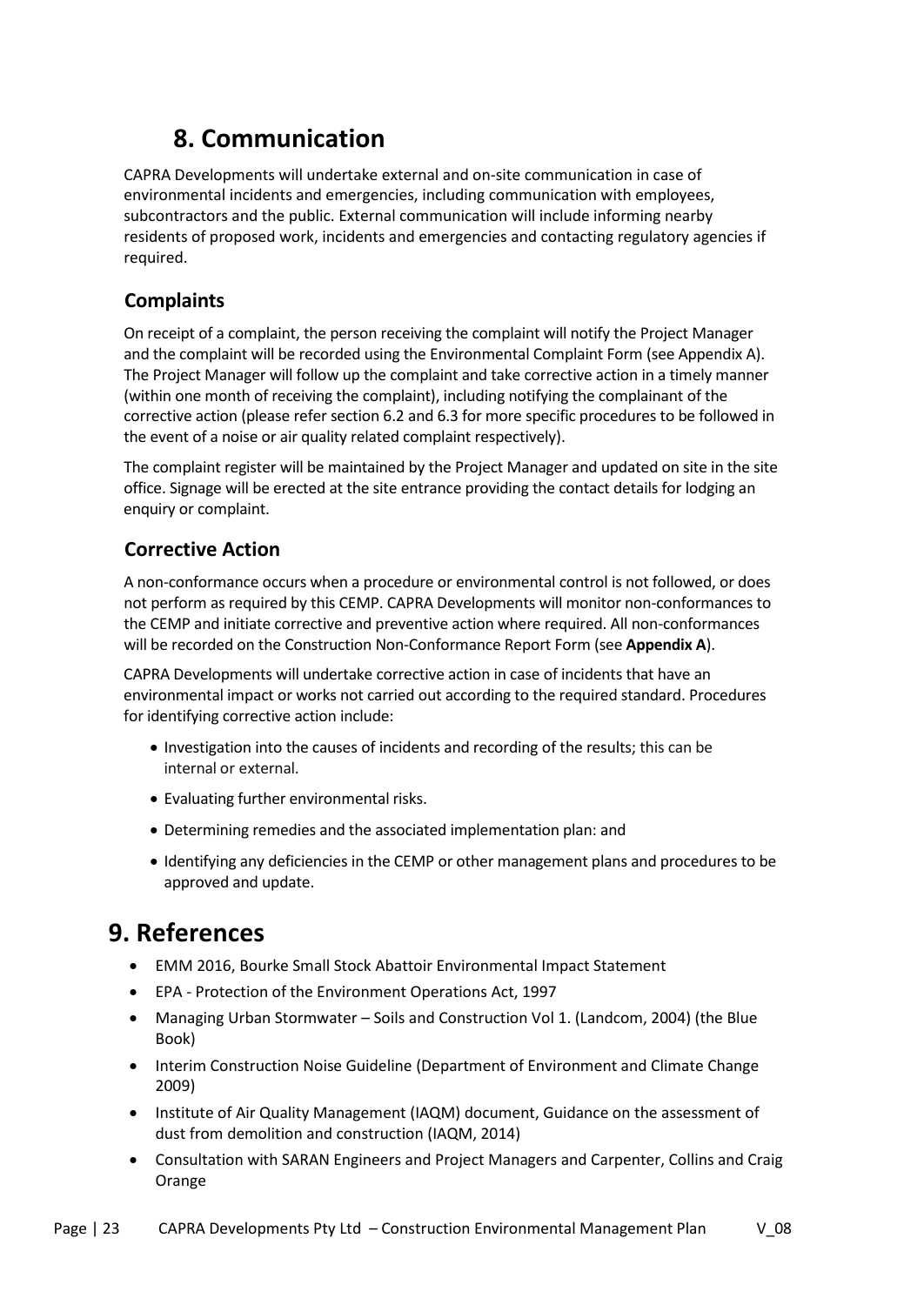# **Appendix A - Compliance Documents**

- <span id="page-23-0"></span>**1.** Construction Environmental Complaint Form
- **2.** Construction Non-Conformance Report Form
- **3.** Hazardous Substances Register
- **4.** Safety Data Sheets (SDS) Register
- **5.** Construction Environmental Inspection Checklist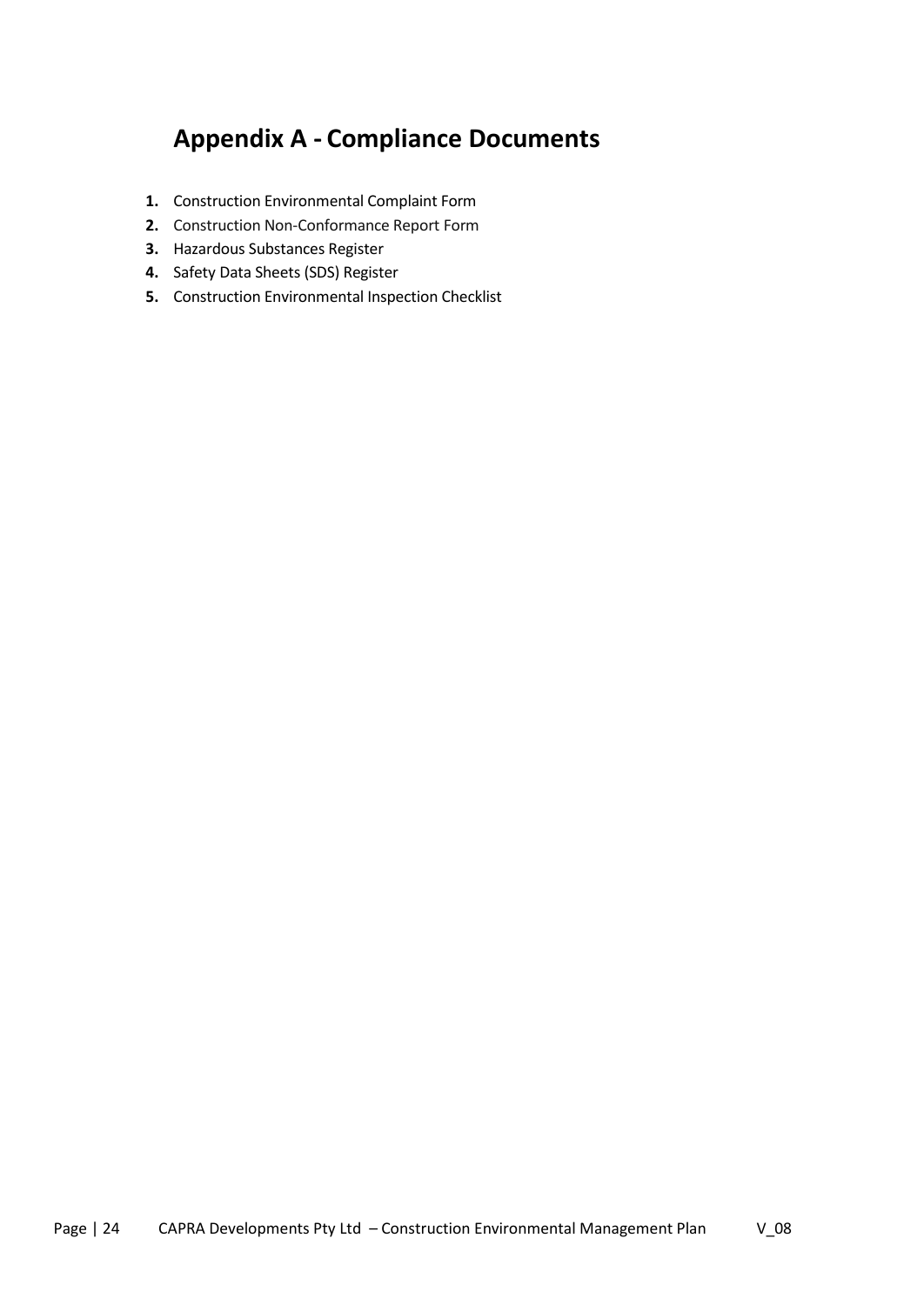| <b>Construction Environmental Complaint Form</b>                                                 |                                    |  |                    |                   |                      |                    | <b>CAPRA</b><br><b>Developments</b> |  |
|--------------------------------------------------------------------------------------------------|------------------------------------|--|--------------------|-------------------|----------------------|--------------------|-------------------------------------|--|
| <b>Project Name</b>                                                                              | <b>Bourke Small Stock Abattoir</b> |  |                    | <b>CEC Number</b> |                      |                    |                                     |  |
| <b>Address</b>                                                                                   | Mitchell Highway Bourke            |  |                    | <b>Date</b>       |                      |                    |                                     |  |
| <b>CEC</b> issued to                                                                             |                                    |  |                    |                   | <b>CEC</b> issued by |                    |                                     |  |
| <b>Name</b>                                                                                      |                                    |  |                    | <b>Address</b>    |                      |                    |                                     |  |
| <b>Position</b>                                                                                  |                                    |  |                    |                   | <b>Contact No</b>    |                    |                                     |  |
| Nature of Complaint - please circle                                                              |                                    |  |                    |                   |                      |                    |                                     |  |
| Dust                                                                                             |                                    |  | Flora/fauna        |                   |                      |                    | Plant/machinery                     |  |
| <b>Noise</b>                                                                                     |                                    |  | Heritage           |                   |                      |                    | Waste                               |  |
| Water                                                                                            |                                    |  | Vibration          |                   |                      |                    | Erosion and sediment<br>controls    |  |
| Pollution                                                                                        |                                    |  | Soil contamination |                   |                      |                    | Other:                              |  |
| <b>Incident Details</b>                                                                          |                                    |  |                    |                   |                      |                    |                                     |  |
| <b>Location of</b><br>incident                                                                   |                                    |  |                    |                   |                      |                    |                                     |  |
| <b>Time</b>                                                                                      |                                    |  |                    |                   | Date                 |                    |                                     |  |
| <b>Description</b>                                                                               |                                    |  |                    |                   |                      |                    |                                     |  |
|                                                                                                  |                                    |  |                    |                   |                      |                    |                                     |  |
| <b>Site and weather conditions</b><br>when complaint occurred                                    |                                    |  |                    |                   |                      |                    |                                     |  |
| Construction activity occurring on site at time of complaint                                     |                                    |  |                    |                   |                      |                    |                                     |  |
| Corrective or preventive action to be taken to<br>fix the complaint                              |                                    |  |                    |                   |                      | Responsible person | Date to be completed<br>by          |  |
|                                                                                                  |                                    |  |                    |                   |                      |                    |                                     |  |
|                                                                                                  |                                    |  |                    |                   |                      |                    |                                     |  |
|                                                                                                  |                                    |  |                    |                   |                      |                    |                                     |  |
| <b>Sign Off</b>                                                                                  |                                    |  |                    |                   |                      |                    |                                     |  |
| Corrective or preventive action is complete and dealt with by the responsible person noted above |                                    |  |                    |                   |                      |                    |                                     |  |
| <b>Name</b>                                                                                      |                                    |  |                    | <b>Date</b>       |                      |                    |                                     |  |
| <b>Signature</b>                                                                                 |                                    |  |                    |                   |                      |                    |                                     |  |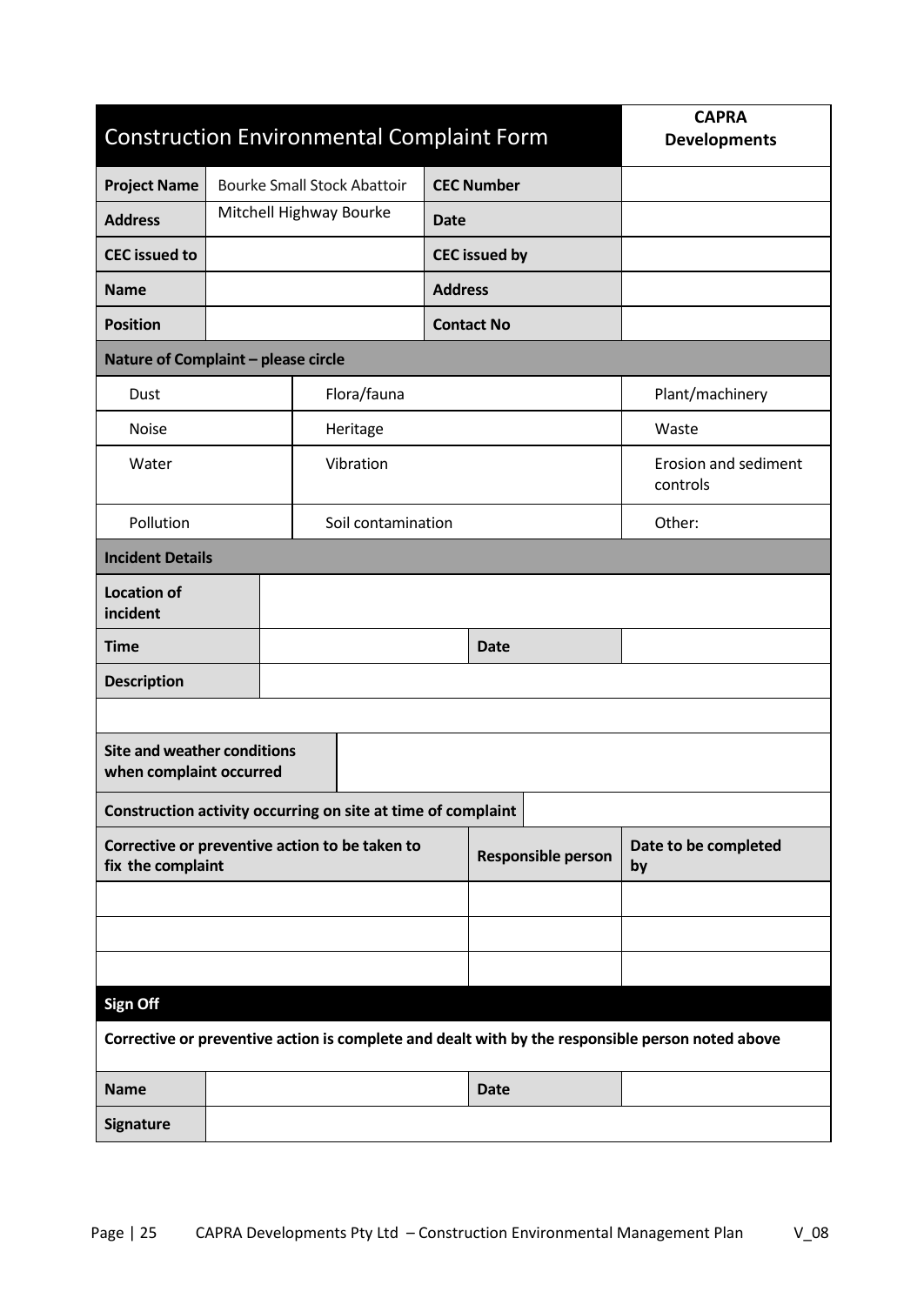| <b>Construction Non-Conformance Report</b>                                                       | <b>CAPRA</b><br><b>Developments</b>                      |                          |  |  |  |  |  |
|--------------------------------------------------------------------------------------------------|----------------------------------------------------------|--------------------------|--|--|--|--|--|
| Project                                                                                          | <b>Bourke Small Stock Abattoir</b>                       | <b>CNCR Number</b>       |  |  |  |  |  |
| <b>Address</b>                                                                                   | Mitchell Highway Bourke                                  | <b>Date</b>              |  |  |  |  |  |
| <b>NCR</b> issued to                                                                             |                                                          | <b>CNCR</b><br>issued by |  |  |  |  |  |
| <b>Areas of Non-Conformance</b>                                                                  |                                                          |                          |  |  |  |  |  |
|                                                                                                  |                                                          |                          |  |  |  |  |  |
|                                                                                                  |                                                          |                          |  |  |  |  |  |
|                                                                                                  |                                                          |                          |  |  |  |  |  |
| <b>Description of Non-Conformance</b>                                                            |                                                          |                          |  |  |  |  |  |
|                                                                                                  |                                                          |                          |  |  |  |  |  |
|                                                                                                  |                                                          |                          |  |  |  |  |  |
|                                                                                                  | <b>Outline the Evidence obtained for Non-Conformance</b> |                          |  |  |  |  |  |
|                                                                                                  |                                                          |                          |  |  |  |  |  |
|                                                                                                  |                                                          |                          |  |  |  |  |  |
|                                                                                                  |                                                          |                          |  |  |  |  |  |
| Corrective or preventive action to be taken to fix Non<br>Conformance                            | Responsible<br>Person                                    | Date to be<br>completed  |  |  |  |  |  |
|                                                                                                  |                                                          |                          |  |  |  |  |  |
|                                                                                                  |                                                          |                          |  |  |  |  |  |
|                                                                                                  |                                                          |                          |  |  |  |  |  |
| Sign Off                                                                                         |                                                          |                          |  |  |  |  |  |
| Corrective or preventive action is complete and dealt with by the responsible person noted above |                                                          |                          |  |  |  |  |  |
| <b>Name</b>                                                                                      |                                                          | <b>Date</b>              |  |  |  |  |  |
| <b>Signature</b>                                                                                 |                                                          |                          |  |  |  |  |  |
| CAPRA Developments agrees corrective or preventative is complete                                 |                                                          |                          |  |  |  |  |  |
| <b>Name</b>                                                                                      |                                                          | <b>Date</b>              |  |  |  |  |  |
| Signature                                                                                        |                                                          |                          |  |  |  |  |  |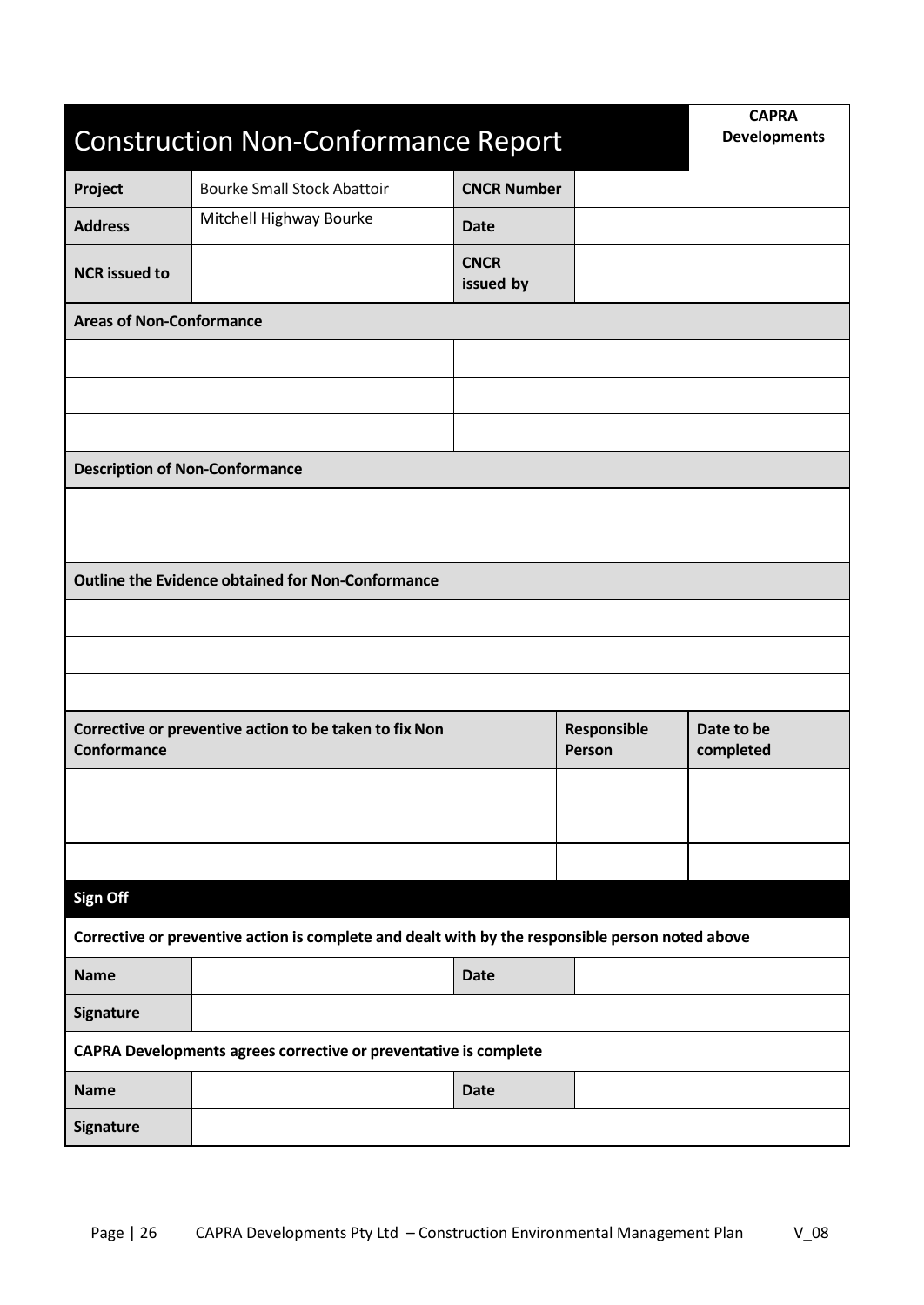| Hazardous Substances Register - Construction | <b>CAPRA Developments</b>      |          |                                         |          |             |                          |  |
|----------------------------------------------|--------------------------------|----------|-----------------------------------------|----------|-------------|--------------------------|--|
| <b>Product name</b>                          | Location where product is used | Quantity | <b>Clearly labeled?</b><br>SDS on site? |          |             | <b>Action / Comments</b> |  |
|                                              |                                |          | Yes / No                                | Yes / No | <b>Date</b> |                          |  |
|                                              |                                |          |                                         |          |             |                          |  |
|                                              |                                |          |                                         |          |             |                          |  |
|                                              |                                |          |                                         |          |             |                          |  |
|                                              |                                |          |                                         |          |             |                          |  |
|                                              |                                |          |                                         |          |             |                          |  |
|                                              |                                |          |                                         |          |             |                          |  |
|                                              |                                |          |                                         |          |             |                          |  |
|                                              |                                |          |                                         |          |             |                          |  |
|                                              |                                |          |                                         |          |             |                          |  |
|                                              |                                |          |                                         |          |             |                          |  |
|                                              |                                |          |                                         |          |             |                          |  |

A SDS is a Safety Data Sheet – these are available from the substance manufacturer or the point of purchase. SDS must be on site together with the hazardoussubstance.

Action / Comments - note any particular safety controls required e.g. use, transport, PPE, first aid, storage, spill control and whether each substance is classified as hazardous (according to NOHSC) or dangerous goods for transportation (according to ADG code).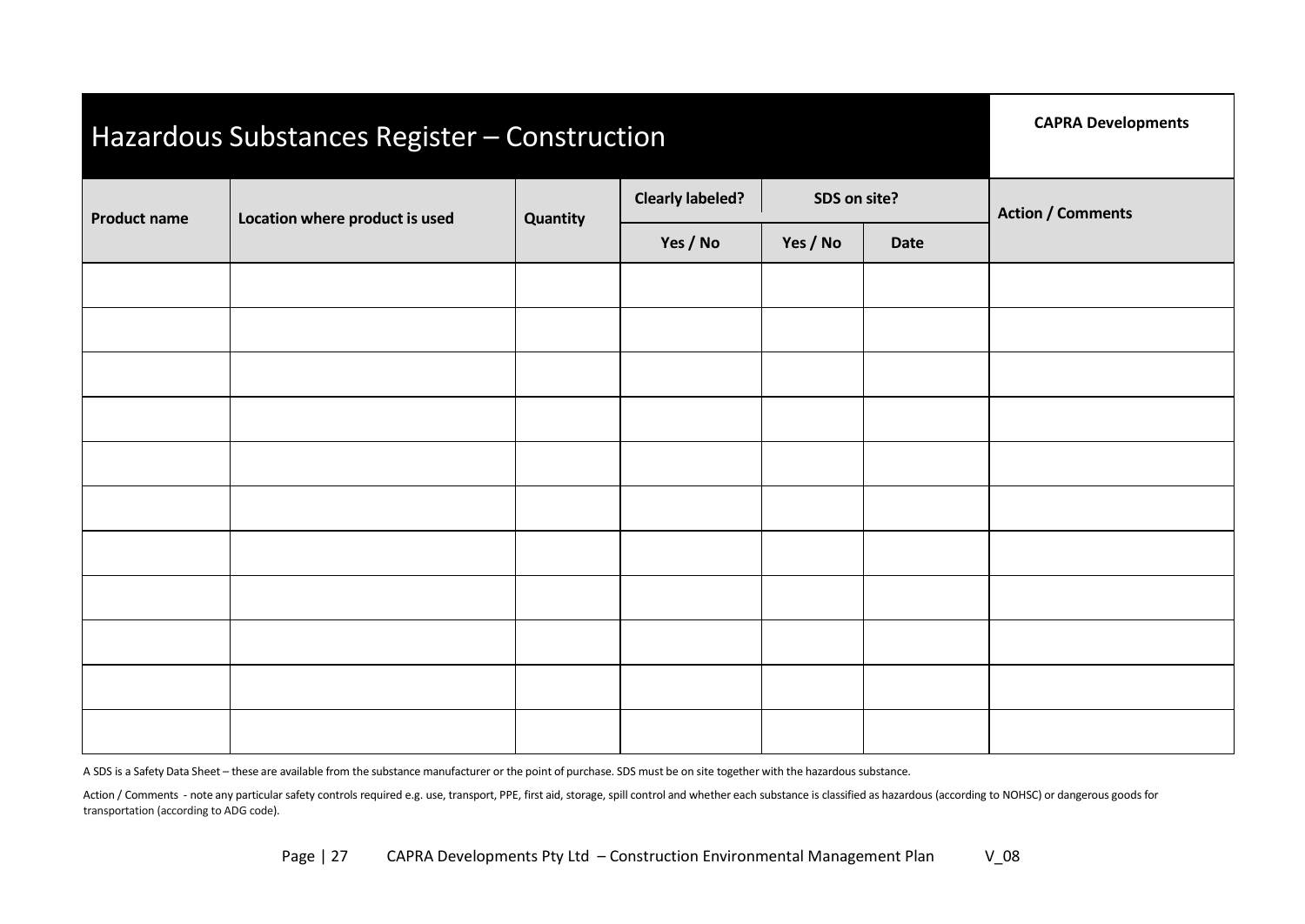| Safety Data Sheet Register - Construction |                         | <b>CAPRA</b><br><b>Developments</b> |                    |                          |        |
|-------------------------------------------|-------------------------|-------------------------------------|--------------------|--------------------------|--------|
| <b>MSDS Number</b>                        | Date of<br><b>Issue</b> | Worker                              | <b>Description</b> | <b>Date</b><br>Reviewed* | Signed |
|                                           |                         |                                     |                    |                          |        |
|                                           |                         |                                     |                    |                          |        |
|                                           |                         |                                     |                    |                          |        |
|                                           |                         |                                     |                    |                          |        |
|                                           |                         |                                     |                    |                          |        |
|                                           |                         |                                     |                    |                          |        |
|                                           |                         |                                     |                    |                          |        |
|                                           |                         |                                     |                    |                          |        |
|                                           |                         |                                     |                    |                          |        |
|                                           |                         |                                     |                    |                          |        |
|                                           |                         |                                     |                    |                          |        |
|                                           |                         |                                     |                    |                          |        |
|                                           |                         |                                     |                    |                          |        |
|                                           |                         |                                     |                    |                          |        |
|                                           |                         |                                     |                    |                          |        |
|                                           |                         |                                     |                    |                          |        |
|                                           |                         |                                     |                    |                          |        |
|                                           |                         |                                     |                    |                          |        |
|                                           |                         |                                     |                    |                          |        |

\*Check SDS is current before starting each project.

SDS must not be more than five years old from date of issued date.

Refer to: Safe Work Australia Code of Practice - Preparation of Safety Data Sheets for Hazardous Chemicals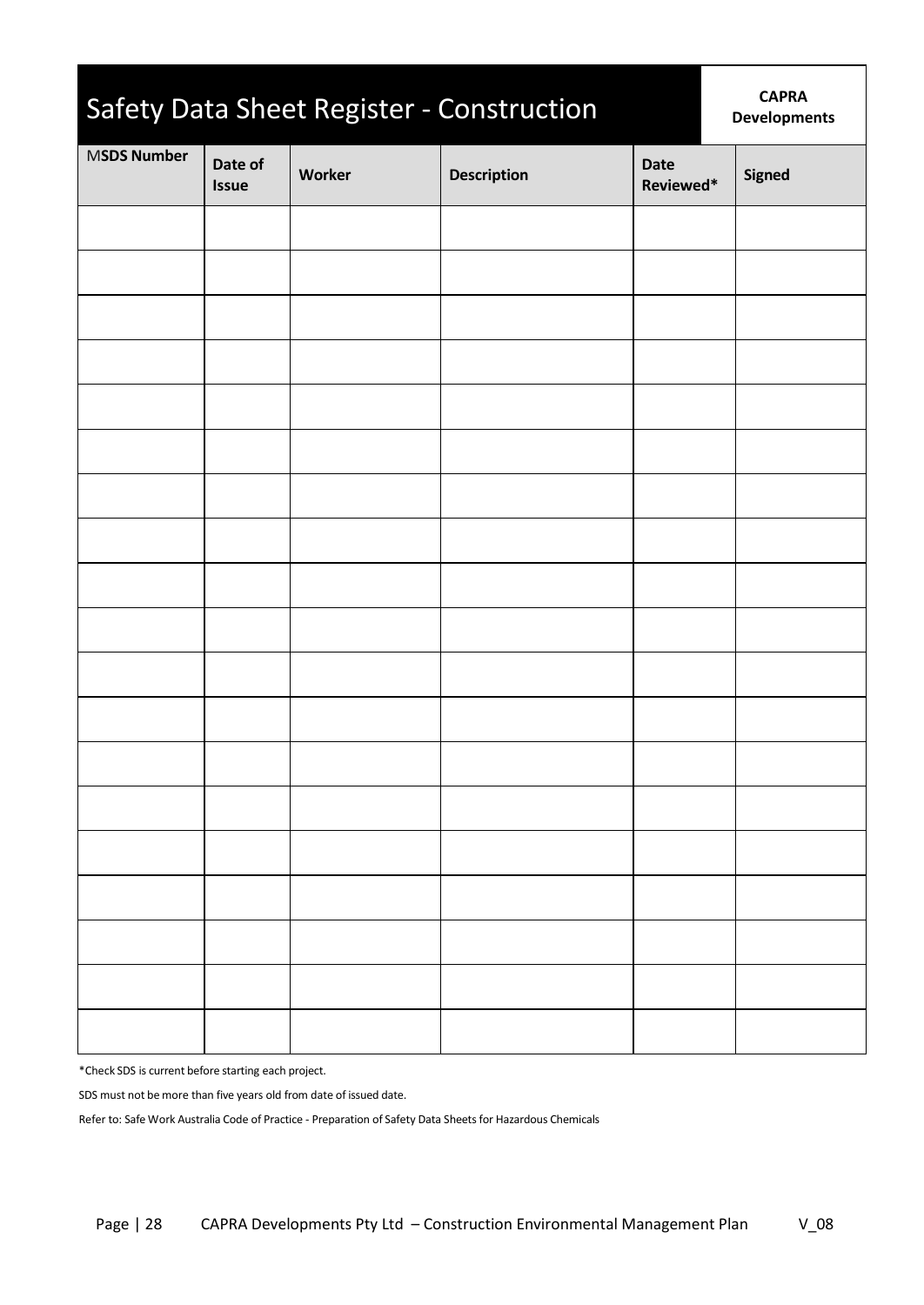| Weekly Construction Environmental Inspection Checklist                   | <b>CAPRA</b><br><b>Developments</b>                                                                        |                                               |  |                                           |  |  |  |  |
|--------------------------------------------------------------------------|------------------------------------------------------------------------------------------------------------|-----------------------------------------------|--|-------------------------------------------|--|--|--|--|
| Project                                                                  | <b>Bourke Small Stock Abattoir</b>                                                                         | <b>Completed by</b>                           |  |                                           |  |  |  |  |
| <b>Address</b>                                                           | Mitchell Highway Bourke                                                                                    | <b>Date</b>                                   |  |                                           |  |  |  |  |
| Inspection to be undertaken                                              |                                                                                                            | Are controls in place<br>and effective yes/no |  | Can immediate<br>rectification take place |  |  |  |  |
| <b>Air Quality</b>                                                       |                                                                                                            |                                               |  |                                           |  |  |  |  |
|                                                                          | Is dust being controlled to required levels?                                                               |                                               |  |                                           |  |  |  |  |
| <b>Sediment Control</b>                                                  |                                                                                                            |                                               |  |                                           |  |  |  |  |
|                                                                          | Are required sediment controls in place and effective?<br>i.e. straw bales, sediment traps and silt fences |                                               |  |                                           |  |  |  |  |
|                                                                          | Is there any sediment buildup requiring removal?                                                           |                                               |  |                                           |  |  |  |  |
| disturbance areas?                                                       | Is clearance and disturbance limited to the approved                                                       |                                               |  |                                           |  |  |  |  |
| <b>Waterways</b>                                                         |                                                                                                            |                                               |  |                                           |  |  |  |  |
|                                                                          | Are waterways free of blockages and contamination?                                                         |                                               |  |                                           |  |  |  |  |
| Traffic                                                                  |                                                                                                            |                                               |  |                                           |  |  |  |  |
|                                                                          | Is traffic speed and traffic flow being managed by<br>relevant and appropriate site signage?               |                                               |  |                                           |  |  |  |  |
| material or dust on road                                                 | Check Mitchell Highway for loose debris, earthen                                                           |                                               |  |                                           |  |  |  |  |
| <b>Sign Off</b>                                                          |                                                                                                            |                                               |  |                                           |  |  |  |  |
|                                                                          | I have checked the above conditions and are satisfied of compliance to                                     |                                               |  |                                           |  |  |  |  |
| <b>Name</b>                                                              | <b>Date</b>                                                                                                |                                               |  |                                           |  |  |  |  |
| Signature                                                                |                                                                                                            |                                               |  |                                           |  |  |  |  |
| CAPRA Developments agrees rectification action if applicable is complete |                                                                                                            |                                               |  |                                           |  |  |  |  |
| <b>Name</b>                                                              |                                                                                                            | <b>Date</b>                                   |  |                                           |  |  |  |  |
| <b>Signature</b>                                                         |                                                                                                            |                                               |  |                                           |  |  |  |  |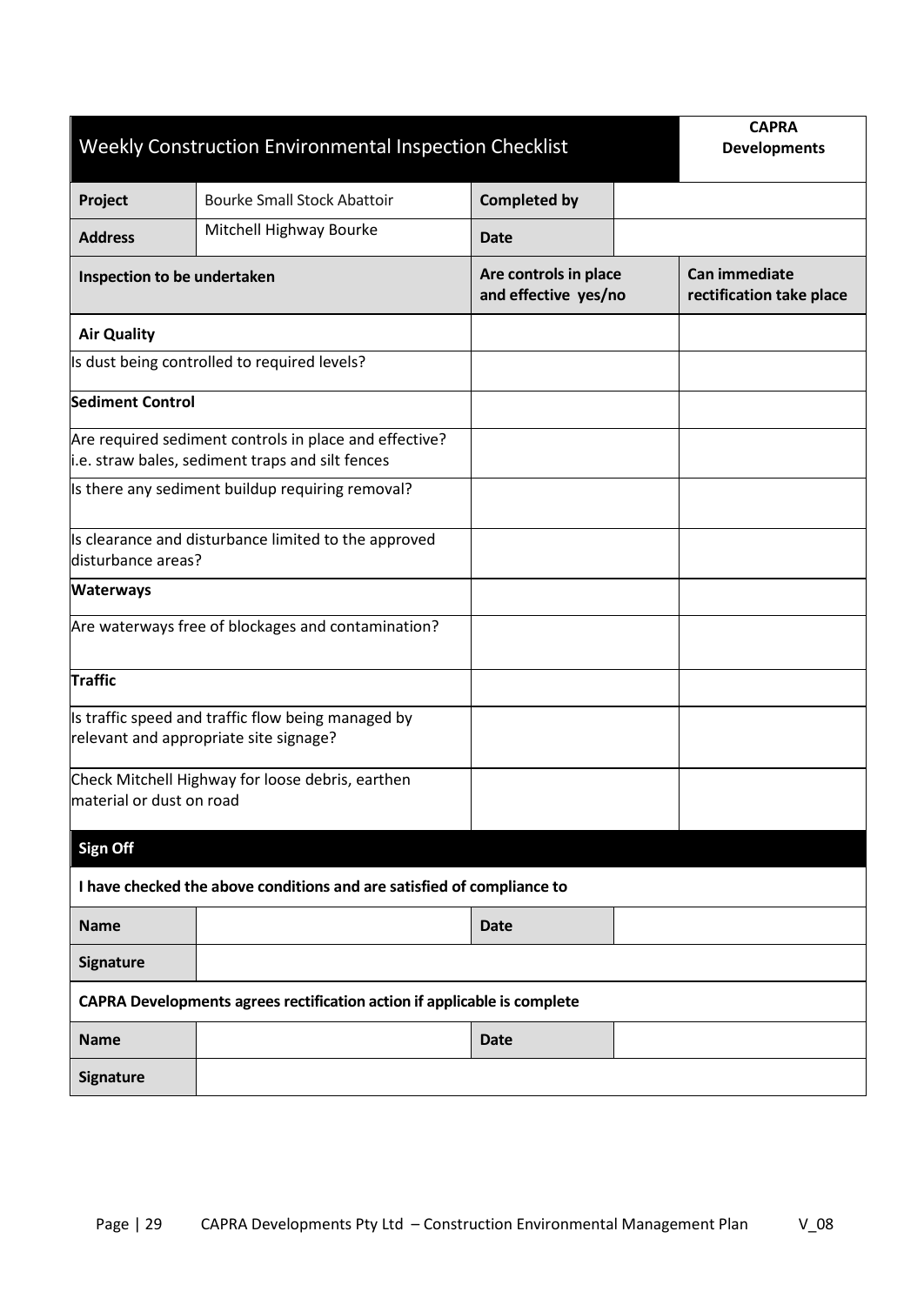## <span id="page-29-0"></span>**Appendix B - CAPRA Developments Construction Environmental Policy Statement**

CAPRA Developments recognises its responsibility to the environment and is committed to the implementation of practices that will promote and support environmental sustainability throughout the construction phase.

To deliver on our commitment we will:

- Comply with all relevant environmental laws, regulations, statutory obligations and codes of practice that are applicable to this development;
- Communicate the CAPRA Developments construction environmental policy and procedures to all employees, subcontractors and suppliers;
- Conduct business with clients and contractors who have commitment to the values and objectives contained in this Construction Environmental Policy;
- Incorporate environmental best practice into our construction plans and procedures;
- Minimise negative impacts that we may have on the environment, through efficient use of resources throughout the construction process;

CAPRA Developments managers, supervisors and employees will be managed and made accountable for environmental performance in their area throughout project construction and everyone is expected to use their job skill and knowledge to protect the environment.

form.

George Tanos Director, CAPRA Developments Pty Ltd 23/02/17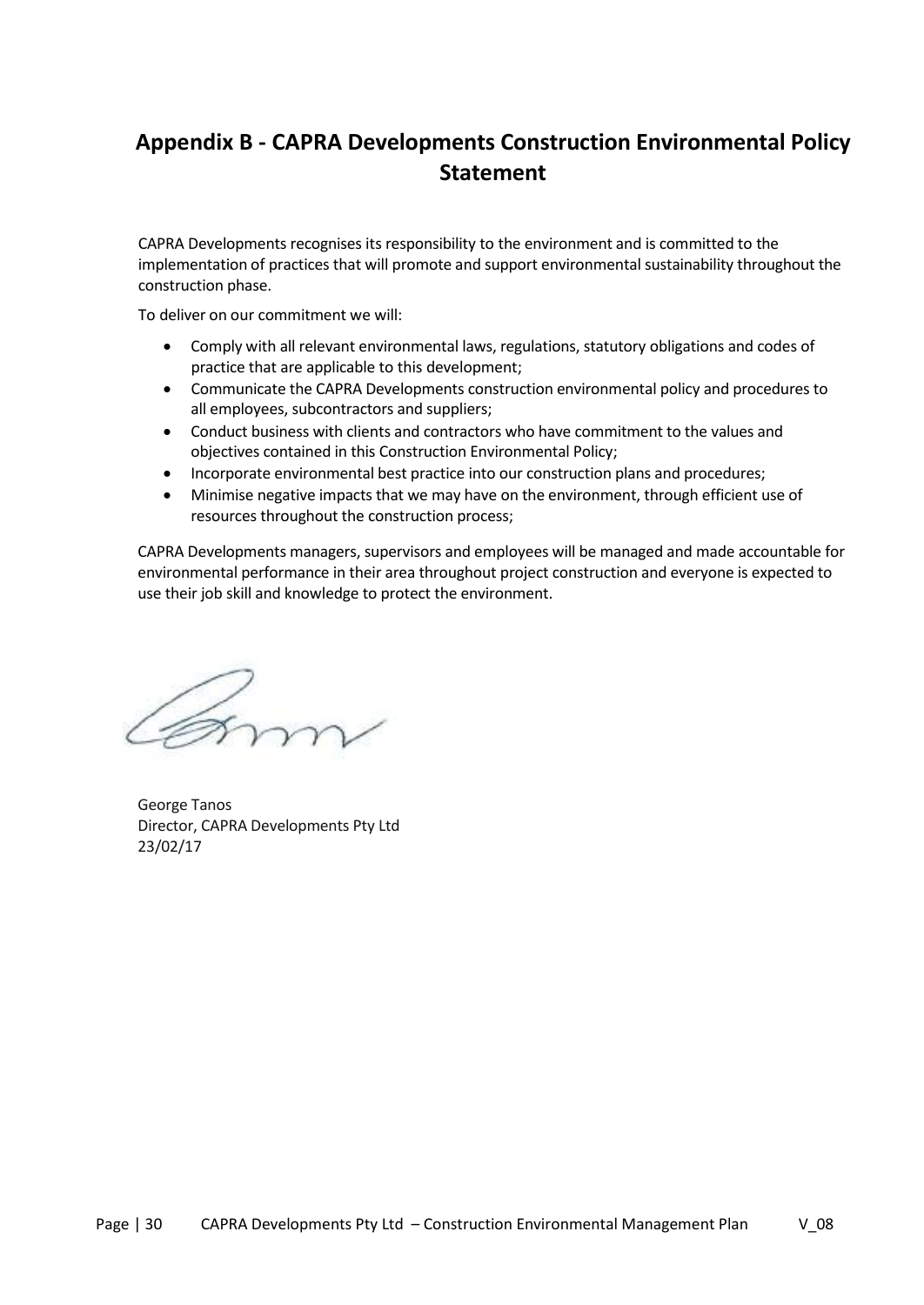

<span id="page-30-0"></span> **Appendix C – Erosion and Sediment Control Plan Drawings and Measures**

Page | 31 CAPRA Developments Pty Ltd – Construction Environmental Management Plan V\_08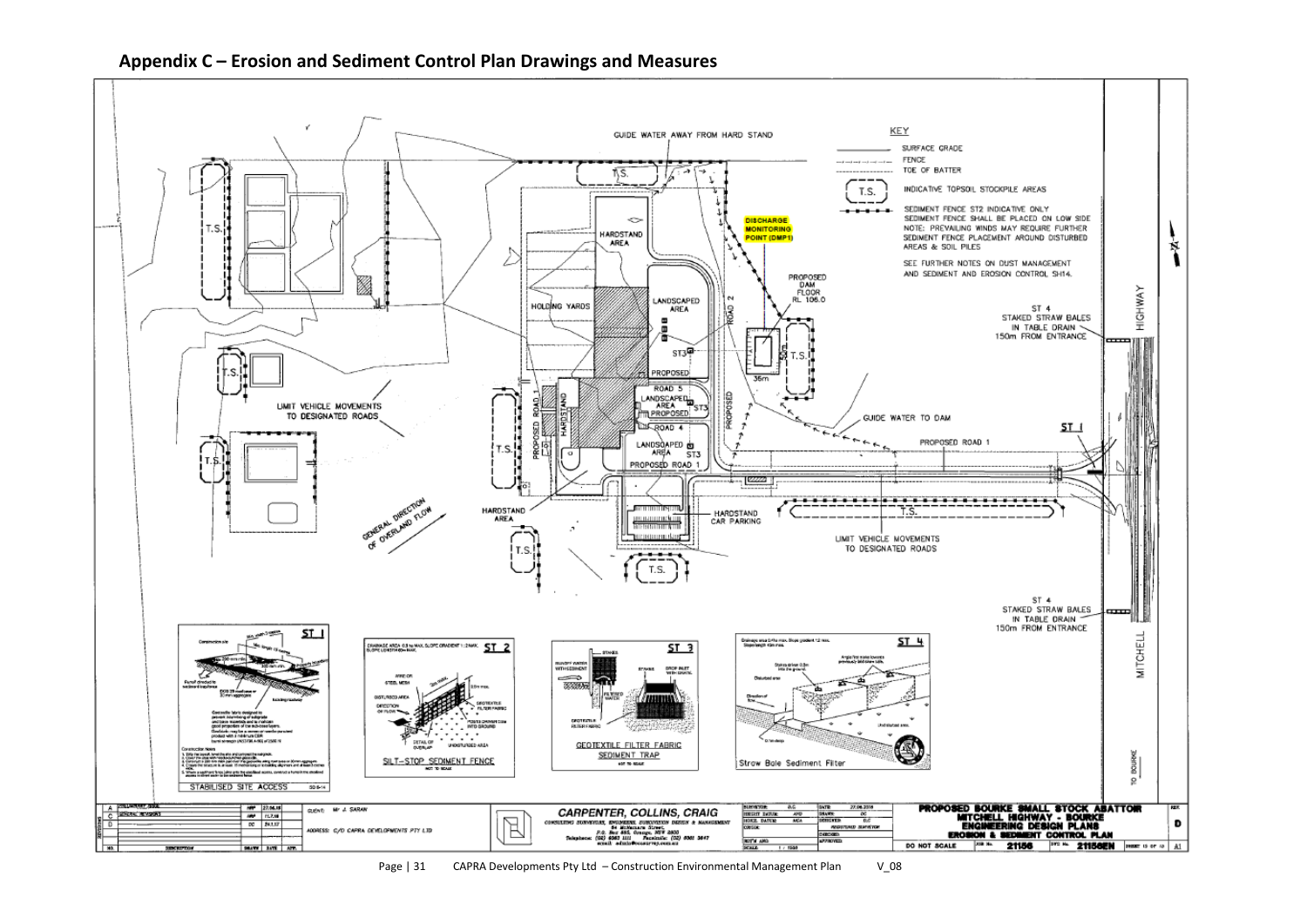#### DRAINAGE NOTES:

1. ROAD DRANAGE PIPES SHALL BE SPIGOT & SOCKET RRJ CONCRETE CLASS 3.

2. DRAINAGE PITS SHALL HAVE INTERNAL DIAENSIONS OF (MINIMUM) 900MM X<br>900MM AND BE CONSTRUCTED IN CONCRETE.

3. ALL WORK SHALL DE CONSTRUCTED IN ACCORDANCE WITH DIGURAT, COUNCIL'S<br>CHAL CONSTRUCTION GUIDELINES AND OR THE RELEVANT AUSTRALIAN<br>STANDARDS

- 
- 4. Scour protection down stream of PIPE discharge required.<br>To be sai in Lengoray wide.<br>= Covered by Minimum 200mm nd Rock, 2 Layers.<br>= Covered by Minimum 200mm nd Rock, 2 Layers.
- 

#### GENERAL NOTES:

|  |  |                                    |  |  |  | 1. ALL WORK IS TO BE CARRED OUT IN ACCORDANCE WITH BOURKE COUNCILS CIVIL CONSTRUCTION GUIDELINES AND |  |
|--|--|------------------------------------|--|--|--|------------------------------------------------------------------------------------------------------|--|
|  |  | THE RELEVANT AUSTRALIAN STANDARDS. |  |  |  |                                                                                                      |  |

- 2. THE CONTRACTOR IS TO LOCATE & LEVEL ALL EXISTING SERVICES PROR TO THE CONNENCEMENT OF ANY CONSTRUCTION WORKS<br>A MAKE ARRANGEMENTS WITH THE RELEVANT AUTHORITY TO RELOCATE OR ADJUST THE SERVICE IF MECESSARY. WHERE POTENTIA CONFUCT WAY OCCUR THE CONTRACTOR IS TO LASE WITH THE SUPERVISING ENGINEER/SURVEYOR PRIOR TO THE COMMENCEMENT
- OF ANY EARTHWORKS.

Page | 32 CAPRA Developments Pty Ltd – Construction Environmental Management Plan V\_08

**DUST MANAGEMENT** 

**QUANTITIES** 

**STOCK YARD BUILDING** 

PROCESS BUILDING

DAMS - SITE RUN OFF

**PROCESSING DAMS** 

MANURE COMPOST

VOLUME = AREA X 0.2 DEEP

SITE RUN OFF PONDS

MANURE COMPOST

MASS DISPOSAL

MASS DISPOSAL

MANURE COMPOST

**TOPSOIL REQUIRED** 

VOLUME = AREA X0.6

VOLUME =  $L X 1.012$ 

**HOLDING HARDS** 

**TOTAL TOPSOIL** 

CARPENTER, COLLINS, CRAIG

SURVETORE, ENGINEERS, SURFACHER DESIGN A MANAGEMENT<br>P.O. Box ARA Comage, ACT 2000<br>hydrox: (RE) SOG JIII - Focalistic (RE)<br>hydrox: (RE) SOG JIII - Focalistic design<br>condit administrations/regions.

E

CONSULTING

PONDS 1-4

PONDS 1-4

TOTAL

TOTAL

FILI

**MASS DISPOSAL** 

PONDS 1-4

TOTAL

**CUT** 

TOPSOIL COLLECTED [200MM DEEP]

ROADS + HARDSTANDS + CAR PARK

SKIN SHED + HAY SHED + TREATMENT PLANT ROOM

SKIN SHED + HAY SHED + TREATMENT PLANT ROOM

SKIN SHED + HAY SHED + TREATMENT PLANT ROOM

LANDSCAPED AREAS 7920 +2615+ 4560 +1840 +500

HENGINT CLATCHE

 $rac{450}{854}$ 

HARD STANDS + ROADS (23000 X 0.5)

PAVEMENT BASE 300MM THICK

HARDSTANDS + ROADS [23000m2 X 0.3]

1:10 BATTER ON ROADS + HARD STANDS

1) OROUND DISTURBANCE IS TO BE MINIKED AND ALL SITE VEHICLE MOVEMENTS ARE TO BE NAVISTANCE IN THE DESIGNATED HAULAGE TRADINS & OR ROADS.

3) ALL TOPSOIL, ROAD BASES AND ACCRECATE ETC STOCK PILES TO BE KEPT LOW (1.2m)

4) WATER TANKERS ARE TO BE KEPT CNSITE FOR THE DURATION OF WORKS AND UNTIL SEEDED

AREAS ARE CONSIDERED STABILIZED OR WHEN GROUND COVER ACHEVES 70% PLANT DENSITY

5) THE CONTRACTOR WILL ENSURE THAT HAVE ROADS AND ALL DENUDED AREAS ARE WATERED AS REQUIRED.

والموردة ومحمده والمتعرف ورمانا

5800 M2

4600

330

3600

2900

1300

15940

57470 M2

11494 M3

7130 M3

AD40

26250

780

330 38530 M3

11500 M3

1870

4650 960

330

19310 M3

6900 M3

17435 M2

10460 M3

1780 M

1800 M3

3600 M3

15860 M3

 $\frac{ac}{ac}$ 

**ROSTONO SURVEYOR** 

DO NOT SCALE

 $\sim$  100  $\pm$  100

23000

4) IN THE EVENT THAT DUST BEDOMES A MUISANCE COUNCIL MAY INSTRUCT THE CONTRACTOR TO CEASE ALL WORK UNTIL SATISFACTORY CONTROL HAS BEEN REACHED.

2) ALL SITE TRAFFIC SPEEDS ARE TO BE KEPT TO A MINIMUM.<br>MAXIMUM SPEED TO K/HR.

& A TRACKFIER SUCH AS CUROSOL MAY BE REQUIRED.

TO ANOID PARTICLE MOVEMENT BY THE WIND.

- 
- 3. COUNCILS OR OTHER AUTHORITIES TREE PRESERVATION ORDER WIST BE CRSERVED & NO TREE OUTSIDE THE WORKS AFFECTED AREA.<br>IS TO BE FELLED, LOPPED OR REMOVED WITHOUT THE PRIOR WRITTEN APPROVAL OF THE GOVERNING AUTHORITY.
- 
- 4. THE CONTRACTOR IS TO CLEAR THE SITE BY REMOVING ALL POLES, RUBBISH, FENCES, OUT HOUSES, CAR BOOKS, CAR
- 
- 
- 
- 
- 
- 
- 
- 
- 
- 
- 
- 
- 5. ALL STE RECHADING AREAS ARE TO BE GRADED TO THE SATISFACTION OF THE SITE MANAGER
- 8. Topsol is to be stripped & stockpled on site with erosion control heads.fits provided as direction conpletion of works the topsol, is to be separated as direction.
- 
- 
- 
- 
- 
- 
- 
- 
- 
- 
- 
- 
- 
- 
- 
- 
- 
- 
- 
- 
- 
- 
- 
- 
- 
- 
- 

7. SURPLUS EXCAVATED MATERIAL IS TO BE PLACED ON SITE, OR REMOVED FROM THE SITE AS DIRECTED.

- 
- 
- 
- 
- 

8, RENOVE ANY EXISTING UNCONTROLLED FILL MATERIAL FROM ROADWAYS AND SITE REGRADING AREAS AND<br>REPLACE WITH APPROVED FILL NATERIAL PLACED IN MAXIMUM 250mmHP THICK LAYERS IN ACCORDANCE WITH<br>THE GEOTECHNICAL ENGINEER'S REQUIRE

9. ON SITE FILLING AREAS THE CONTRACTOR IS TO TAKE LEVELS ON THE STRIPPED SURFACE PROB TO THE ENGINEER/SURVEYOR. LEVELS ARE TO BE NAME AVAILABLE TO THE ENGINEER/SURVEYOR.

3) TOPSOL STOCK PILE HEIGHTS TO BE KEPT LOW TO AVOID PARTICLE MOVEMENT BY THE WHO - SUGGEST 1.2N HIGH

9) SECONDARY REVEGITATION - AT THE COMPLETION OF CONSTRUCTION, AREAS DISTURBED OUTSIDE THE OPERATING

many Mr & SARAN

AODRESS: C/O CAPRA DEVELOPMENTS PTY LTD

6) PRIMARY REVEGITATION - SOW DISTURBED AREAS WITH APPROVED SEED/FERTILISER MIXTURE THAT HAS

10. ALL SITE PALING IS TO BE COMPACITED TO \$5% STANDARD COMPACTION & IS TO BE CONTROLLED BY<br>A GEOTECHNICAL ENGINEER, A COPY OF THE RESULTS IS TO BE MADE AVAILABLE TO SITE ENGINEER.

11. ALL NEW MORK IS TO MAKE A SMOOTH JUNCTION WITH ALL EXISTING CONDITIONS.

14. THIS PLAN DOES NOT DEFINE BOUNDARIES ALL LOT DIMENSIONS AREAS AND EASEMENT POSITIONS PROPOSED ONLY.

**EROSION & SEDIMENT CONTROL** 

2) STRIP & STOCKPILE TOPSOIL TO DUMPS CLEAR OF CUT & FILL BATTERS

5) REPLACE TOPSOIL ON ALL DISTURBED AREAS TO MIN. 100mm DEPTH

8) SEDMENT AND EROSION CONTROL TO BE MAINTAINED BY THE DEVELOPER

PLANT SITE, SHOULD BE SEEDED WITH NATIVE PLANTS & SHRUSS.

4) PLACE SEDIMENT CONTROL MEASURES ON EXISTING DOWN STREAM CULVERTS OR PITS.

10) FURTHER SEDIMENT AND EROSYON CONTROL MEASURES MAY BE REQUIRED BY CONTRACTOR DURING AND AFTER CONSTRUCTION TO ENSURE CONFUANCE WITH THE RELEVANT

HPP 27.66.19

 $BC = 10.12M$ 

DC 34.4.7

1) ERECT & MAINTAIN SEDIMENT CONTROL WHERE SHOWN

SPECIES SUITABLE FOR THE BURKE ENVIRONMENT.

UNTI, SUITABLE NATURAL COVER IS ESTABLISHED.

LEGISLATION AND COUNCIL PEQUIREMENTS.

7) GUIDE CONSTRUCTION SITE RUN OFF TO PROPOSED DAMS

SOIL

A PROMINER GALE

∣D.

**THE VELONE SCHEDULE ALTURED** 

12, NO WORK IS TO BE CARRED OUT ON ADJOINING PROPERTIES WITHOUT THE PRIOR WRITEN CONSENT OF THE PROPERTY CHRIST.

13. Drawace individues are to be backfrilled with sharp same on 10–12mm# metal, dust a:<br>A 2m long slussol proline whapped in an approved filter sock is to be installed<br>A: Oscharged nito the adjacent downstream pt.

- 
- 
- 
- 

| REQUIRED.                                                                                                                                                                                                                                   |         |                                                       |                |                |                |                  |
|---------------------------------------------------------------------------------------------------------------------------------------------------------------------------------------------------------------------------------------------|---------|-------------------------------------------------------|----------------|----------------|----------------|------------------|
| <b>CEVSE</b>                                                                                                                                                                                                                                |         |                                                       |                |                |                |                  |
| <b>PIPES</b><br>300MM CLASS 3 RCP - 174M<br>375MM CLASS 3 RCP - 66M<br>450MM CLASS 3 RCP - 51M<br>Precast 900MM SQUARE CONCRETE PITS AND GRATES - 4<br>Procast Concrete Headwalls - 8<br>Pipe bedding material -Crusher dust or sand: 102m3 |         |                                                       |                |                |                |                  |
| Down stream scour protection [ each 5m x 2m = 10m2] 6 outlats = 50m2                                                                                                                                                                        |         |                                                       |                |                |                |                  |
| NOTE<br>BACK FILL WATERIAL REQUIRED UNDER PROCESS & STOCK YARD BULDINGS NOT CONSIDERED                                                                                                                                                      |         |                                                       |                |                |                |                  |
|                                                                                                                                                                                                                                             |         |                                                       |                |                |                |                  |
|                                                                                                                                                                                                                                             |         |                                                       |                |                |                |                  |
|                                                                                                                                                                                                                                             |         |                                                       |                |                |                |                  |
|                                                                                                                                                                                                                                             |         |                                                       |                |                |                |                  |
|                                                                                                                                                                                                                                             |         |                                                       |                |                |                |                  |
|                                                                                                                                                                                                                                             |         |                                                       |                |                |                |                  |
|                                                                                                                                                                                                                                             |         |                                                       |                |                |                |                  |
|                                                                                                                                                                                                                                             |         |                                                       |                |                |                |                  |
|                                                                                                                                                                                                                                             |         |                                                       |                |                |                |                  |
|                                                                                                                                                                                                                                             |         |                                                       |                |                |                |                  |
|                                                                                                                                                                                                                                             |         |                                                       |                |                |                |                  |
|                                                                                                                                                                                                                                             |         |                                                       |                |                |                |                  |
|                                                                                                                                                                                                                                             |         |                                                       |                |                |                |                  |
|                                                                                                                                                                                                                                             |         |                                                       |                |                |                |                  |
|                                                                                                                                                                                                                                             |         |                                                       |                |                |                |                  |
|                                                                                                                                                                                                                                             |         |                                                       |                |                |                |                  |
|                                                                                                                                                                                                                                             |         |                                                       |                |                |                |                  |
| PROPOSED BOURKE SMALL STOCK ABATTOR                                                                                                                                                                                                         |         | MITCHELL HIGHWAY - BOURKE<br>ENGINEERING DESIGN PLANS |                |                |                | <b>REV.</b><br>D |
| O NOT SCALE                                                                                                                                                                                                                                 | JOB No. | CONSTRUCTION NOTES & QUANTITIES<br>21156              | <b>DWG No.</b> | <b>21156EN</b> | SHORT 14 OF 15 | Al               |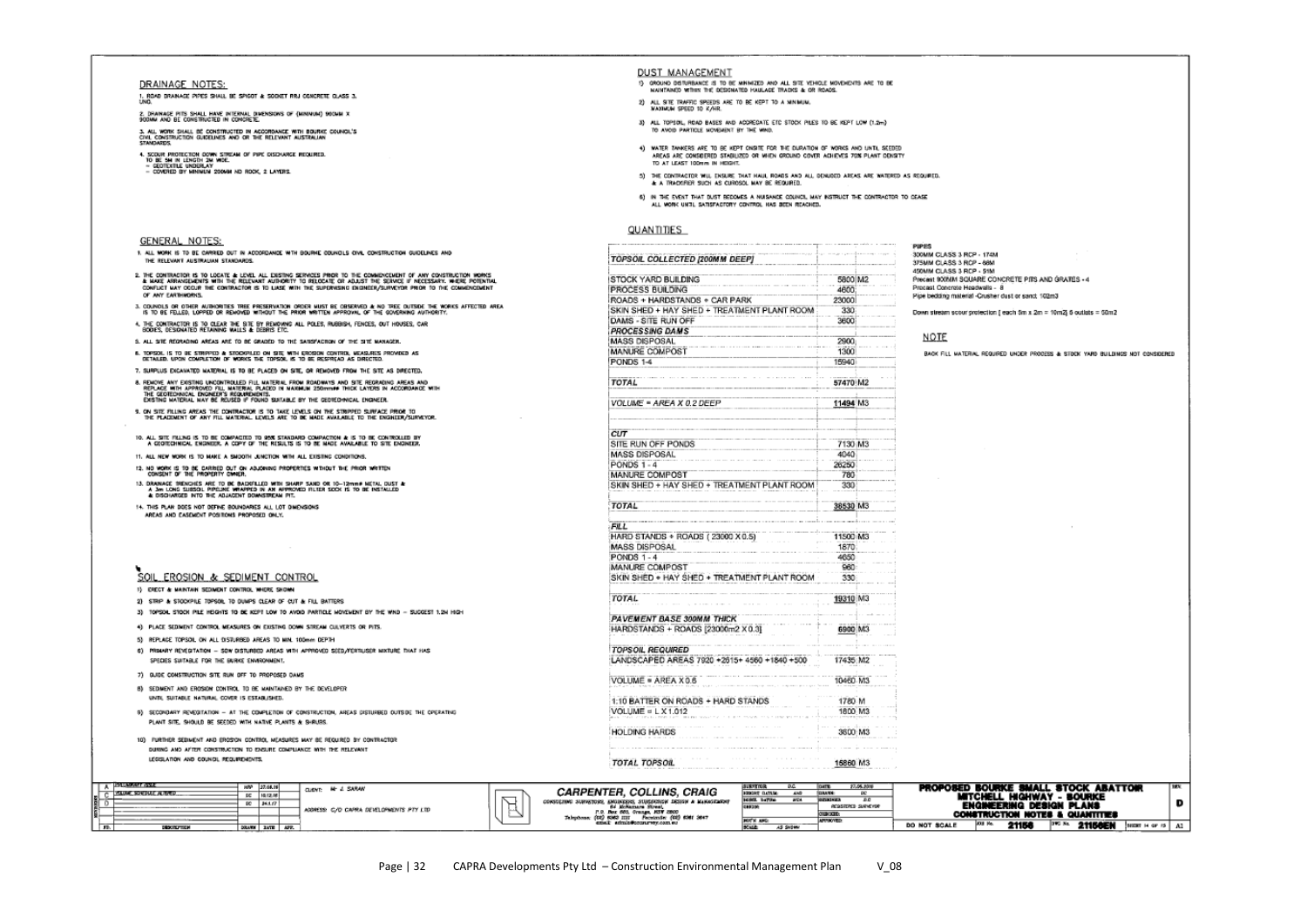## <span id="page-32-0"></span>**Appendix C - Blue Book Letter from Carpenter, Collins, Craig.**



### **CARPENTER, COLLINS & CRAIG**

Tim Collins BSurv MIS Aust David Craig BSurv MIS Aust, **BET Civil** 

CONSULTING SURVEYORS AND CIVIL DESIGN<br>SUBDIVISION DESIGN AND MANAGEMENT 11 McNamara Street P.O. Box 685 Orange NSW 2800 Telephone (02) 6363 1111 Facsimile (02) 6361 3647 Email: admin@cccsurvey.com.au ACN 069 932 912 ABN 32 069 932 912<br>ACN 119 577 249 ABN 94 584 377 479 TIM COLLINS PTY LTD DAVID CRAIG PTY LTD

| OUR REF:<br>YOUR REF: | 21156 TC:TC  |
|-----------------------|--------------|
| DATE:                 | 23 Feb, 2017 |

ABN 28 291 738 790

CAPRA Developments Pty Ltd PO BOX 16 **BLAYNEY NSW 2799** 

Attention: Mr. George Tanos

Dear Sir,

#### RE: BOURKE SMALL STOCK ABATTOIR MITCHELL HIGHWAY NORTH BOURKE 2840 CIVIL ENGINEERING CERTIFICATE

We confirm that we have designed sediment and erosion control component of the civil drawings in consultation with the publication by Landcom known as the Blue Book..

It is our opinion the main sections from the publication relevant to this particular site are;

- 1.6 General Principals of Soil and Water Management.
- 2.2 Erosion and Sediment Control Plans  $\bullet$
- 3.2 Site Constraints  $\bullet$
- 4.1 to 4.4 Management of Soils  $\bullet$
- 7.1-7.2 Site Stabilisation  $\bullet$

This certification shall not be construed as relieving any other party of their responsibilities, liabilities or contractual obligations.

We trust that this information meets your requirements. Please do not hesitate to contact the undersigned should you require any further information.

Yours faithfully

#### **CARPENTER COLLINS & CRAIG**

David Craig Registered Surveyor & Civil Engineer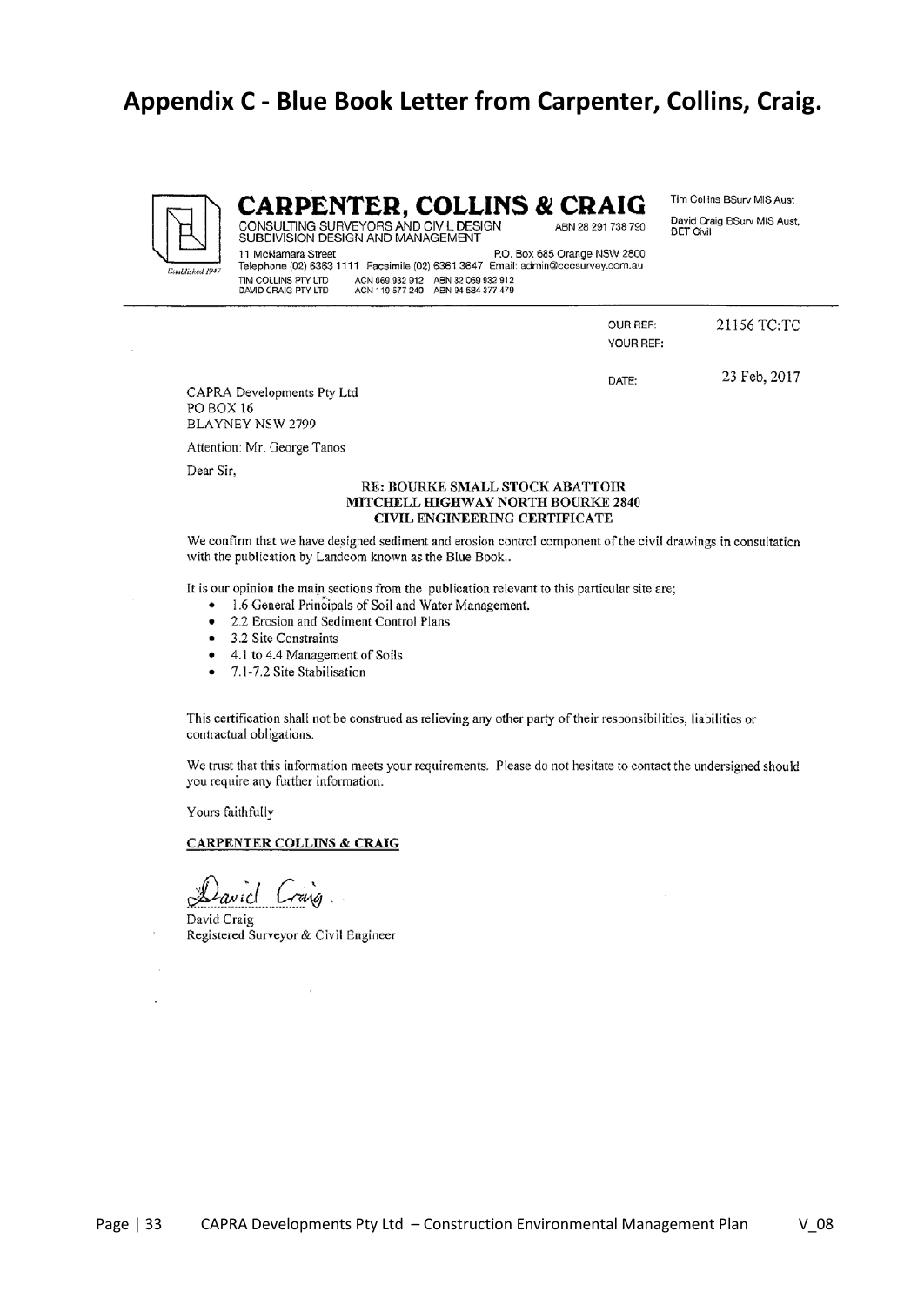# <span id="page-33-0"></span>**Appendix D – Letters from Bourke Shire Council confirming consultation**

The Council of The Shire of Bourke

29 Mitchell St. Bourke, N.S.W. 2840<br>P.O. Box 21, Bourke, N.S.W. 2840<br>Telephone (02) 6830 8000 Fax (02) 6872 3030<br>Email: bourkeshire@bourke.nsw.gov.au Web: http://www.bourke.nsw.gov.eu



3rd March 2017

James Price CAPRA Developments Suite 7 Level 2 113 Byng Street Orange NSW 2800

Dear James,

Re: Revised Construction Environment Management Plan - Small Stock Abattoir Bourke 55D7268

Council has received a copy of the Revised Construction Environment Management Plan (CEMP), that has been prepared in respect of SSD-7268 being the construction of a Small Stock Abattoir in Bourke.

Council will reference the document if required.

Council also understands that the CEMP may be subject to amendment throughout the project with any such changes to be approved by the Secretary of the Department of Planning. Council would appreciate being made aware of those changes if and when they occur.

Should you have any queries please contact the undersigned

Yours-Sincently Ma Ł

Ross Earl General Manager